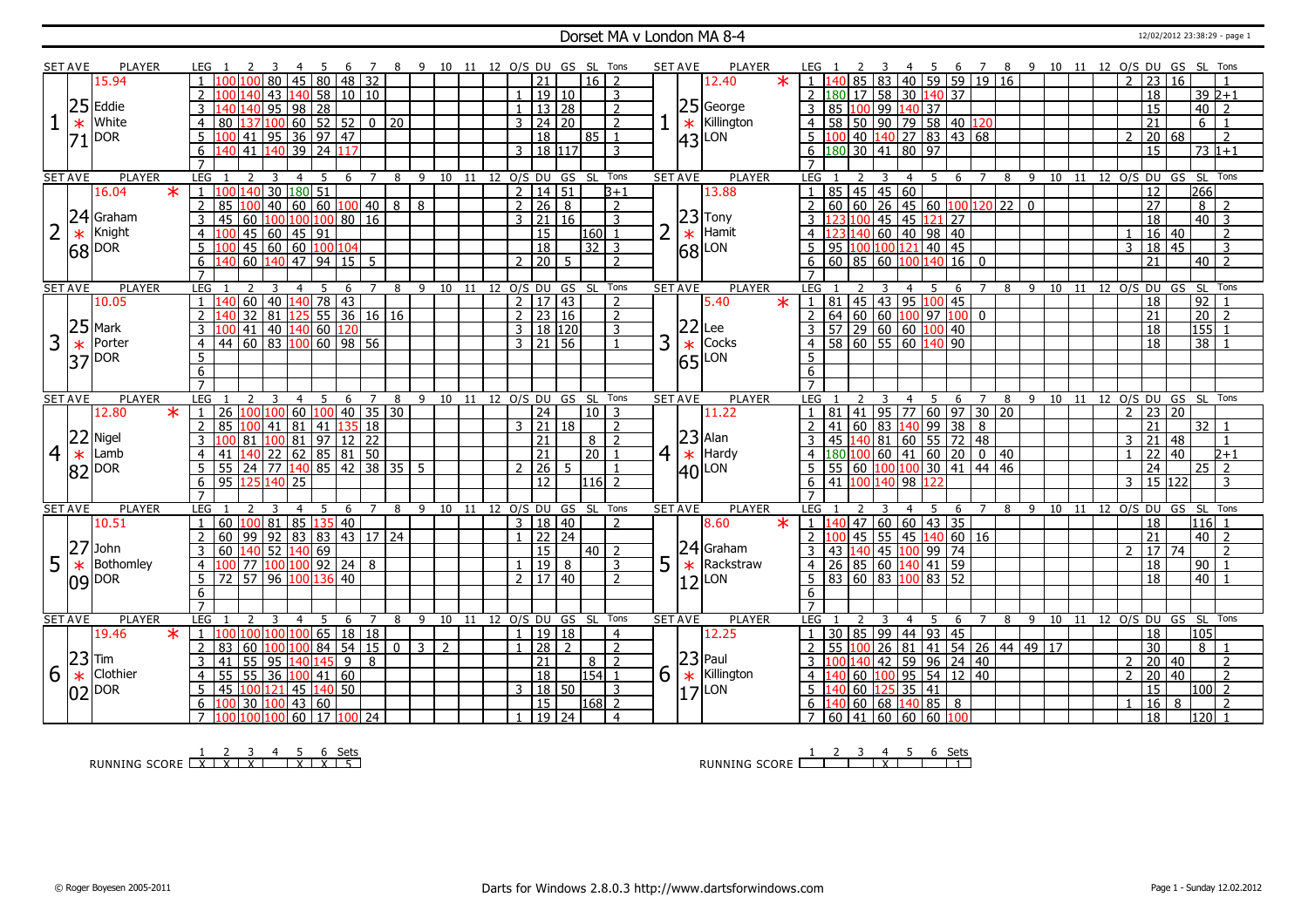### Dorset MA v London MA 8-4 12/02/2012 23:38:30 - page 2

|    | SET AVE         | PLAYER                                                                                        |                     |                |                                        |                              |                                                               | 4                                          |             |                |                   |                |                              |                 |    |    |                |                     |       | 8 9 10 11 12 O/S DU GS SL | Tons                         |   |    | <b>SET AVE</b> | <b>PLAYER</b>                     |         |                 |              |                                                         |             |   |                | - 5          | 6                           | $\overline{7}$                                         |                                                                     |     | 8 9 10 11 12 O/S DU GS SL Tons |                |                       |                |                     |                 |                 |                |  |
|----|-----------------|-----------------------------------------------------------------------------------------------|---------------------|----------------|----------------------------------------|------------------------------|---------------------------------------------------------------|--------------------------------------------|-------------|----------------|-------------------|----------------|------------------------------|-----------------|----|----|----------------|---------------------|-------|---------------------------|------------------------------|---|----|----------------|-----------------------------------|---------|-----------------|--------------|---------------------------------------------------------|-------------|---|----------------|--------------|-----------------------------|--------------------------------------------------------|---------------------------------------------------------------------|-----|--------------------------------|----------------|-----------------------|----------------|---------------------|-----------------|-----------------|----------------|--|
|    |                 | 6.80                                                                                          |                     |                | 85                                     | 60                           | 95                                                            | 26                                         | 65 100      |                |                   |                |                              |                 |    |    |                | $\overline{18}$     |       | 70                        |                              |   |    |                | 11.80                             | $\star$ |                 | $1 \vert 60$ |                                                         |             |   |                |              |                             | <mark>140</mark> 85 100 44 40 32                       |                                                                     |     |                                |                |                       | 3              | 21                  | 32              |                 | $\overline{z}$ |  |
|    |                 |                                                                                               | $\mathcal{P}$       |                | 55 41 100 97 100 92                    |                              |                                                               |                                            |             |                | 8                 |                |                              |                 |    |    |                | $\overline{21}$     |       | 8 I                       | $\overline{z}$               |   |    |                |                                   |         |                 | $2 \, 100$   |                                                         |             |   |                |              |                             | 83 100 100 98 0 20                                     |                                                                     |     |                                |                |                       | 3              | 21                  | 20              |                 | 3              |  |
|    |                 | $25$ Tony                                                                                     | $\overline{3}$      |                | 60 140 140 92                          |                              |                                                               |                                            |             |                |                   |                |                              |                 |    |    |                | $\overline{12}$     |       | 69                        | $\overline{2}$               |   |    |                | $27$ Lewis                        |         | $\overline{3}$  | 140          |                                                         |             |   |                | 82 180 79 20 |                             |                                                        |                                                                     |     |                                |                |                       | $\overline{2}$ | $\overline{14}$     | $\overline{20}$ |                 | 2+1            |  |
|    |                 | Dunning                                                                                       |                     |                | $\boxed{60}$ $\boxed{100}$ 55 95 45 39 |                              |                                                               |                                            |             |                |                   |                |                              |                 |    |    |                | 18                  |       |                           | $107$ 1                      | 7 |    |                | McGurn                            |         | $\overline{4}$  |              |                                                         |             |   |                |              | 55 140 45 180 41 40         |                                                        |                                                                     |     |                                |                |                       |                |                     |                 |                 | $\sqrt{2+1}$   |  |
|    | $\ast$          |                                                                                               | $\overline{4}$      |                |                                        |                              |                                                               |                                            |             |                |                   |                |                              |                 |    |    |                |                     |       |                           |                              |   |    | $\ast$         |                                   |         |                 |              |                                                         |             |   |                |              |                             |                                                        |                                                                     |     |                                |                |                       | $\mathbf{1}$   | $16 \mid 40$        |                 |                 |                |  |
|    |                 | $ 36 $ <sub>DOR</sub>                                                                         | $\overline{5}$      |                |                                        |                              |                                                               |                                            |             |                |                   |                |                              |                 |    |    |                |                     |       |                           |                              |   |    | 83             | LON                               |         | $\overline{5}$  |              |                                                         |             |   |                |              |                             |                                                        |                                                                     |     |                                |                |                       |                |                     |                 |                 |                |  |
|    |                 |                                                                                               | 6                   |                |                                        |                              |                                                               |                                            |             |                |                   |                |                              |                 |    |    |                |                     |       |                           |                              |   |    |                |                                   |         | 6               |              |                                                         |             |   |                |              |                             |                                                        |                                                                     |     |                                |                |                       |                |                     |                 |                 |                |  |
|    |                 |                                                                                               |                     |                |                                        |                              |                                                               |                                            |             |                |                   |                |                              |                 |    |    |                |                     |       |                           |                              |   |    |                |                                   |         |                 |              |                                                         |             |   |                |              |                             |                                                        |                                                                     |     |                                |                |                       |                |                     |                 |                 |                |  |
|    | <b>SET AVE</b>  | <b>PLAYER</b>                                                                                 |                     | LEG            |                                        | 2                            | $\overline{3}$                                                | $\overline{4}$                             | 5           | 6              | $\overline{7}$    |                | 8                            |                 |    |    |                |                     |       |                           | 9 10 11 12 O/S DU GS SL Tons |   |    | <b>SET AVE</b> | <b>PLAYER</b>                     |         | LEG             |              | 2                                                       |             |   | $\overline{4}$ | $-5$         | 6                           | $\overline{7}$                                         | $\overline{\phantom{0}8}$                                           |     | 9 10 11 12 0/S DU GS SL Tons   |                |                       |                |                     |                 |                 |                |  |
|    |                 | 11.55<br>$\star$                                                                              |                     |                | 60 100                                 |                              | 40 41                                                         |                                            |             |                | 100 120 40        |                |                              |                 |    |    | $\mathbf{1}$   |                     | 19 40 |                           | 3                            |   |    |                | 10.63                             |         |                 |              | 60 46 140 97 140                                        |             |   |                |              | $\mathbf{0}$                |                                                        |                                                                     |     |                                |                |                       |                | 18                  |                 | 18              |                |  |
|    |                 |                                                                                               | $\overline{2}$      |                | 60 100                                 |                              |                                                               |                                            |             |                |                   |                |                              |                 |    |    |                | $3 \ 24 \ 56$       |       |                           | $\overline{1}$               |   |    |                |                                   |         |                 |              |                                                         |             |   |                |              |                             |                                                        | 43 60 137 43 60 45 53 50                                            |     |                                |                |                       |                | $\overline{24}$     |                 |                 | $10$   1       |  |
|    | 23              | Richard                                                                                       | $\overline{3}$      |                | 180 81                                 |                              |                                                               |                                            |             |                |                   |                |                              |                 |    |    |                | $\overline{21}$     |       |                           | $25 1+1$                     |   |    |                | $23$ Chris                        |         | 3               |              |                                                         |             |   |                |              |                             |                                                        |                                                                     |     |                                |                |                       | $\overline{2}$ | $\overline{20}$     | 8               |                 |                |  |
| 8  | $\ast$          | Perry                                                                                         | $\overline{4}$      |                | 60                                     | 41                           | 0 95 85 30 30 45 56<br>30 26 54 42 63<br>26 60 95 59 30 78 47 |                                            |             |                |                   |                |                              |                 |    |    |                | $\overline{27}$     |       | $\overline{5}$            |                              | 8 |    | $\ast$         | Stevens                           |         | 4               |              |                                                         |             |   |                |              |                             |                                                        |                                                                     |     |                                |                |                       | $\overline{1}$ | 28   40             |                 |                 |                |  |
|    | 81              | DOR <sup>1</sup>                                                                              |                     | 5 <sup>5</sup> |                                        | 30   60   135   81   55   40 |                                                               |                                            |             |                |                   |                |                              |                 |    |    |                | 1   19   40         |       |                           | $\overline{2}$               |   |    | 11             | LON                               |         |                 |              |                                                         |             |   |                |              | 5 60 46 60 41 58 125        |                                                        |                                                                     |     |                                |                |                       |                | 18                  |                 | 111             | $\overline{1}$ |  |
|    |                 |                                                                                               | 6                   |                | 45 180 66                              |                              |                                                               | 140                                        | 70          |                |                   |                |                              |                 |    |    |                | $3 \mid 15 \mid 70$ |       |                           | D+1                          |   |    |                |                                   |         | 6               |              | $\frac{160}{60}$ 60 57 180 120                          |             |   |                |              |                             |                                                        |                                                                     |     |                                |                |                       |                | 15                  |                 |                 | $242+1$        |  |
|    |                 |                                                                                               | $\overline{7}$      |                |                                        |                              |                                                               |                                            |             |                |                   |                |                              |                 |    |    |                |                     |       |                           |                              |   |    |                |                                   |         |                 |              |                                                         |             |   |                |              |                             |                                                        |                                                                     |     |                                |                |                       |                |                     |                 |                 |                |  |
|    | <b>SET AVE</b>  | <b>PLAYER</b>                                                                                 |                     | <b>LEG</b>     |                                        |                              |                                                               | 4                                          | -5          | 6              |                   |                | $7 \overline{8}$             |                 |    |    |                |                     |       | 9 10 11 12 O/S DU GS SL   | Tons                         |   |    | <b>SET AVE</b> | <b>PLAYER</b>                     |         | LEG             |              |                                                         |             |   |                | -5           | 6                           | $\overline{7}$                                         | 8                                                                   | - 9 |                                |                | 10 11 12 O/S DU GS    |                |                     |                 | - SL            | Tons           |  |
|    |                 | 16.70                                                                                         | $\overline{1}$      |                | 40                                     | 85   59   180   41   56   21 |                                                               |                                            |             |                |                   |                | $\overline{\overline{\cdot}$ | $\overline{16}$ |    |    |                | $2 \ 26 \ 16$       |       |                           | $1 + 1$                      |   |    |                | 11.77                             | $\ast$  | $\mathbf{1}$    |              |                                                         |             |   |                |              |                             |                                                        | $40 \mid 41 \mid 81 \mid 46 \mid 97 \mid 100 \mid 88 \mid 6 \mid 0$ |     |                                |                |                       |                | $\overline{27}$     |                 | $\mathcal{P}$   |                |  |
|    |                 |                                                                                               | 2                   |                | $\overline{55}$                        | 60 125                       |                                                               | 140                                        | $\sqrt{96}$ |                |                   |                |                              |                 |    |    |                | $\overline{15}$     |       |                           | $25 \mid 2$                  |   |    |                |                                   |         | $\overline{2}$  |              | 140 100 41 140 80                                       |             |   |                |              |                             |                                                        |                                                                     |     |                                |                |                       | 3              | 15 80               |                 |                 | 3              |  |
|    | 26              | Scott                                                                                         | $\mathbf{3}$        |                | 41                                     | 100 60 140 120               |                                                               |                                            |             | $\overline{0}$ |                   |                |                              |                 |    |    |                | $\overline{18}$     |       |                           | $40 \mid 3$                  |   |    |                | 26 Richard                        |         |                 |              |                                                         |             |   |                |              |                             | $60 \mid 100 \mid 60 \mid 60 \mid 85 \mid 100 \mid 36$ |                                                                     |     |                                |                |                       | $\overline{2}$ | 20 36               |                 |                 | $\overline{2}$ |  |
| 9  |                 | Mitchell                                                                                      | $\overline{4}$      |                | 60                                     |                              | 100                                                           | $96 \ 60 \ 85$                             |             |                |                   |                |                              |                 |    |    | 3              |                     | 18 85 |                           | $\overline{2}$               |   | 9  |                | Angelo                            |         | $\overline{4}$  |              | 66   60   42   93   83                                  |             |   |                |              |                             |                                                        |                                                                     |     |                                |                |                       |                | $\overline{15}$     |                 | 157             |                |  |
|    | $\overline{48}$ | <b>DOR</b>                                                                                    | 5                   |                | $60$  100   43   100   60              |                              |                                                               |                                            |             |                |                   |                |                              |                 |    |    |                | 15                  |       | 138                       | $\overline{2}$               |   |    |                |                                   |         |                 |              |                                                         |             |   |                |              | 60 99 137 95 86 24          |                                                        |                                                                     |     |                                |                |                       |                | 16 24               |                 |                 |                |  |
|    |                 |                                                                                               | 6                   |                | 41 95 100 98                           |                              |                                                               |                                            | 100 67      |                |                   |                |                              |                 |    |    |                | 3   18   67         |       |                           | $\overline{2}$               |   |    |                | $\frac{1}{28}$ Ange               |         |                 |              | $6 \overline{)180} 60 \overline{)41} 45 \overline{)59}$ |             |   |                |              |                             |                                                        |                                                                     |     |                                |                |                       |                | $\overline{15}$     |                 |                 | 1161+1         |  |
|    |                 |                                                                                               |                     |                | 140 125                                |                              | 95                                                            | 67                                         |             |                |                   |                |                              |                 |    |    |                | 12                  |       | 74                        | $\overline{2}$               |   |    |                |                                   |         |                 |              | $97$ 93 78 180                                          |             |   |                | 53           |                             |                                                        |                                                                     |     |                                |                |                       | 3              | $15$ 53             |                 |                 |                |  |
|    |                 |                                                                                               |                     |                |                                        |                              | 3                                                             | 4                                          | 5           | 6              |                   | 7              | 8                            | 9               | 10 | 11 |                | 12 0/S DU           | GS    | <b>SL</b>                 | Tons                         |   |    | <b>SET AVE</b> | <b>PLAYER</b>                     |         | LEG.            |              |                                                         |             |   | 4              | 5            | 6                           | 7                                                      | 8                                                                   | - 9 |                                |                | 12 O/S DU GS SL Tons  |                |                     |                 |                 | $1 + 1$        |  |
|    |                 |                                                                                               |                     |                |                                        |                              |                                                               |                                            |             |                |                   |                |                              |                 |    |    |                |                     |       |                           |                              |   |    |                |                                   |         |                 |              |                                                         |             |   |                |              |                             |                                                        |                                                                     |     |                                |                |                       |                |                     |                 |                 |                |  |
|    | <b>SET AVE</b>  | <b>PLAYER</b>                                                                                 |                     | LEG            |                                        | 2                            |                                                               |                                            |             |                |                   |                |                              |                 |    |    |                |                     |       |                           |                              |   |    |                |                                   |         |                 |              |                                                         |             |   |                |              |                             |                                                        |                                                                     |     | 10                             | 11             |                       |                |                     |                 |                 |                |  |
|    |                 | 10.53<br>$\ast$                                                                               | $\mathbf{1}$        |                | 45                                     | 45 60 100 26 80 97           |                                                               |                                            |             |                |                   |                |                              |                 |    |    |                | $\overline{21}$     |       | 48                        |                              |   |    |                | 11.30                             |         |                 |              |                                                         |             |   |                |              |                             | 85 100 60 41 95 50 70                                  |                                                                     |     |                                |                |                       | 3              | 21                  | $\overline{70}$ |                 |                |  |
|    |                 |                                                                                               | $\overline{2}$      |                | 41                                     | 36                           | 60                                                            | 100 39                                     |             |                | 100 100           |                | 17                           | 8               |    |    |                | $1 \mid 25 \mid$    | 8     |                           | 3                            |   |    |                |                                   |         | $\mathcal{L}$   |              | $46$   7                                                |             |   |                |              |                             |                                                        | $96$ 125 39 100 45 37                                               | l O |                                |                |                       |                | 27                  |                 | 6               | $\overline{2}$ |  |
|    | 23              | Robby                                                                                         | $\overline{3}$      |                | 45                                     | $\overline{81}$              | $\frac{65}{140}$ 60 38 52                                     |                                            |             |                |                   |                |                              |                 |    |    |                | $2$   20   52       |       |                           | $\overline{1}$               |   |    |                | $ 23 $ Paul                       |         | 3               |              |                                                         |             |   |                |              | 78 125 100 80 78 30         |                                                        |                                                                     |     |                                |                |                       |                | 18                  |                 | $\overline{10}$ | $\overline{2}$ |  |
| 10 | $\ast$          | Morris                                                                                        | $\overline{4}$      |                |                                        | 66 41                        |                                                               | $\boxed{60}$ $\boxed{134}$ 20 $\boxed{40}$ |             |                |                   |                |                              |                 |    |    | $\mathbf{1}$   |                     | 19 40 |                           | $\overline{2}$               |   |    |                | $10$ $\star$ Wright               |         | $\overline{4}$  |              |                                                         |             |   |                |              | 100 100 140 41 80 30 0      |                                                        |                                                                     |     |                                |                |                       |                | 21                  |                 | $\overline{10}$ | l 3            |  |
|    |                 |                                                                                               | $5\overline{)}$     |                |                                        | $85$ 55 60                   |                                                               |                                            |             |                | $\frac{1}{50}$ 12 |                |                              |                 |    |    |                | $3 \mid 21 \mid 12$ |       |                           | $\overline{2}$               |   |    |                | $ 37 $ LON                        |         | $5\overline{5}$ |              |                                                         |             |   |                |              | 22 140 95 100 60 59         |                                                        |                                                                     |     |                                |                |                       |                | $\overline{18}$     |                 | $\overline{25}$ | $\overline{2}$ |  |
|    |                 | $18$ DOR                                                                                      | 6                   |                |                                        |                              |                                                               |                                            |             |                |                   |                |                              |                 |    |    |                |                     |       |                           |                              |   |    |                |                                   |         | 6               |              |                                                         |             |   |                |              |                             |                                                        |                                                                     |     |                                |                |                       |                |                     |                 |                 |                |  |
|    |                 |                                                                                               | $\overline{7}$      |                |                                        |                              |                                                               |                                            |             |                |                   |                |                              |                 |    |    |                |                     |       |                           |                              |   |    |                |                                   |         |                 |              |                                                         |             |   |                |              |                             |                                                        |                                                                     |     |                                |                |                       |                |                     |                 |                 |                |  |
|    | <b>SET AVE</b>  | <b>PLAYER</b>                                                                                 |                     | LEG            |                                        |                              |                                                               | $\overline{4}$                             | 5           | 6              | $\overline{7}$    |                | 8                            | 9               |    |    |                |                     |       |                           | 10 11 12 O/S DU GS SL Tons   |   |    | <b>SET AVE</b> | <b>PLAYER</b>                     |         | LEG             |              |                                                         |             |   | $\overline{4}$ | 5            | 6                           | $\overline{7}$                                         | 8                                                                   | 9   |                                |                | 10 11 12 0/S DU GS SL |                |                     |                 |                 | Tons           |  |
|    |                 | 3.52                                                                                          |                     | $\overline{1}$ | l 45                                   | 45                           | 41   60   100   60   60   35                                  |                                            |             |                |                   |                |                              |                 |    |    |                | $\overline{24}$     |       | 55                        |                              |   |    |                | 4.77                              | $\ast$  | 1 <sup>1</sup>  |              |                                                         |             |   |                |              |                             |                                                        | 55 60 40 81 10 60 137 18 40                                         |     |                                |                |                       |                | $3 \mid 27 \mid 40$ |                 |                 |                |  |
|    |                 |                                                                                               |                     |                | 45                                     | 60   41                      |                                                               | 41                                         | 83          |                | 60 41             |                |                              |                 |    |    |                | $\overline{21}$     |       | 130                       |                              |   |    |                |                                   |         |                 |              | 85 100 41                                               |             |   |                |              |                             | $91 \ 85 \ 67 \ 32$                                    |                                                                     |     |                                |                |                       | $\overline{2}$ | 20 32               |                 |                 | $\overline{1}$ |  |
|    |                 |                                                                                               | 3                   |                | 45                                     |                              |                                                               |                                            |             |                |                   |                | 112                          | 8               | 6  |    |                | $\overline{30}$     |       | $\overline{2}$            |                              |   |    |                | $18$ Matt                         |         | 3               |              |                                                         |             |   |                |              |                             |                                                        | 79 40 100 40 36 68 68 62 0                                          |     | $\overline{4}$                 | $\overline{4}$ |                       | $\overline{3}$ | $\overline{33}$     | $\overline{4}$  |                 |                |  |
| 11 |                 |                                                                                               | $\overline{4}$      |                | 60                                     | 41 140 95 95 30              |                                                               |                                            |             |                | 40                |                |                              |                 |    |    |                |                     | 20 40 |                           |                              |   |    | $\ast$         | Winzar                            |         | $\overline{4}$  |              |                                                         |             |   |                |              | 60   68   83   11   60   44 |                                                        |                                                                     |     |                                |                |                       |                | 18                  |                 | 175             |                |  |
|    |                 | $\begin{array}{ c c } \hline 18 & \text{John} \\ \hline \text{# } & \text{Clark} \end{array}$ | 5                   |                | $\frac{160}{60}$ 60 60 40 63 41 45 66  |                              |                                                               |                                            |             |                |                   |                |                              |                 |    |    |                | $\overline{24}$     |       | 66                        |                              |   |    |                | LON                               |         | 5               |              |                                                         |             |   |                |              |                             |                                                        | 26 41 40 60 60 60 58 16 40                                          |     |                                |                |                       | $\overline{3}$ | 27 40               |                 |                 |                |  |
|    |                 | $ 92 ^{DOR}$                                                                                  | 6                   |                |                                        |                              |                                                               |                                            |             |                |                   |                |                              |                 |    |    |                |                     |       |                           |                              |   |    | 64             |                                   |         | 6               |              |                                                         |             |   |                |              |                             |                                                        |                                                                     |     |                                |                |                       |                |                     |                 |                 |                |  |
|    |                 |                                                                                               | $\overline{7}$      |                |                                        |                              |                                                               |                                            |             |                |                   |                |                              |                 |    |    |                |                     |       |                           |                              |   |    |                |                                   |         |                 |              |                                                         |             |   |                |              |                             |                                                        |                                                                     |     |                                |                |                       |                |                     |                 |                 |                |  |
|    | <b>SET AVE</b>  | PLAYER                                                                                        |                     | <b>LEG</b>     |                                        | $\overline{2}$               | 3                                                             | $\overline{4}$                             | -5          | 6              |                   | $\overline{7}$ | 8                            | 9               | 10 | 11 |                |                     |       | 12 O/S DU GS SL           | Tons                         |   |    | <b>SET AVE</b> | <b>PLAYER</b>                     |         | LEG             |              |                                                         |             | 3 |                | 4 5          | 6                           | $\overline{7}$                                         | 8                                                                   | 9   | 10                             |                | 11 12 O/S DU GS       |                |                     |                 |                 | SL Tons        |  |
|    |                 | 11.32<br>$\ast$                                                                               |                     | $\mathbf{1}$   |                                        |                              |                                                               |                                            | 100 20      |                |                   |                |                              |                 |    |    |                | 2   17   20         |       |                           | 2                            |   |    |                | 7.45                              |         | 1 <sup>1</sup>  | 10C          |                                                         |             |   |                |              |                             |                                                        |                                                                     |     |                                |                |                       |                | 15                  |                 | 183             |                |  |
|    |                 |                                                                                               | 2                   |                | 40 140                                 | 85 99                        | $\overline{97}$                                               | 58                                         |             |                |                   |                |                              |                 |    |    | $\overline{1}$ |                     | 16 16 |                           | 2                            |   |    |                |                                   |         | $\overline{2}$  |              |                                                         | 43 60 85 30 |   |                |              |                             |                                                        |                                                                     |     |                                |                |                       |                | 18                  |                 | 60              |                |  |
|    |                 |                                                                                               | 3                   |                | 45                                     |                              |                                                               | 78                                         | 30 16       |                |                   |                |                              |                 |    |    |                | $3 \mid 21 \mid 40$ |       |                           | $\overline{1}$               |   |    |                |                                   |         | 3               |              |                                                         |             |   |                |              | 55 40 46 83 92 125          |                                                        |                                                                     |     |                                |                |                       |                |                     |                 | $\overline{78}$ |                |  |
|    |                 | $ 26 $ Ben                                                                                    | $\overline{4}$      |                |                                        | $\sqrt{96}$                  | 48 96 43 133 40                                               |                                            |             |                |                   |                |                              |                 |    |    |                | $\overline{18}$     |       |                           | $\overline{1}$               |   |    |                |                                   |         | $\overline{4}$  |              |                                                         |             |   |                |              | 95   60   59   54   95   60 |                                                        |                                                                     |     |                                |                |                       | $\mathcal{P}$  | $\overline{18}$     | $\overline{4}$  |                 | $B+1$          |  |
|    | $\ast$          | Ward                                                                                          |                     |                |                                        | 97   60   60   43   69       |                                                               |                                            |             |                |                   |                |                              |                 |    |    |                |                     |       | 32                        |                              |   | 21 |                | $\frac{23}{\ast}$ Turne<br>Turner |         |                 |              | 100 100 60 57 180                                       |             |   |                |              |                             | $0$   4                                                |                                                                     |     |                                |                |                       |                | 20                  |                 |                 |                |  |
|    |                 | $ 88 $ <sub>DOR</sub>                                                                         | 5                   |                | 60 100 100 140 49 22 30                |                              |                                                               |                                            |             |                |                   |                |                              |                 |    |    |                | $2 \mid 20 \mid 30$ |       |                           | 3                            |   |    | 42             | LON                               |         | 5               |              |                                                         |             |   |                |              | 60 140 59 41 43 58          |                                                        |                                                                     |     |                                |                |                       |                | $\overline{18}$     |                 |                 | $ 100 $ 1      |  |
|    |                 |                                                                                               | 6<br>$\overline{7}$ |                |                                        |                              |                                                               |                                            |             |                |                   |                |                              |                 |    |    |                |                     |       |                           |                              |   |    |                |                                   |         | 6               |              |                                                         |             |   |                |              |                             |                                                        |                                                                     |     |                                |                |                       |                |                     |                 |                 |                |  |

7 8 9 10 11 12 Sets<br>RUNNING SCORE <u>| X | X | X | X | 8</u>

OP: Dorset MA - John Bothomley 27.09 \*

RUNNING SCORE 7 X 8 9 X 10 11 X 12 Sets 4 OP: London MA - Lewis McGurn 27.83 \*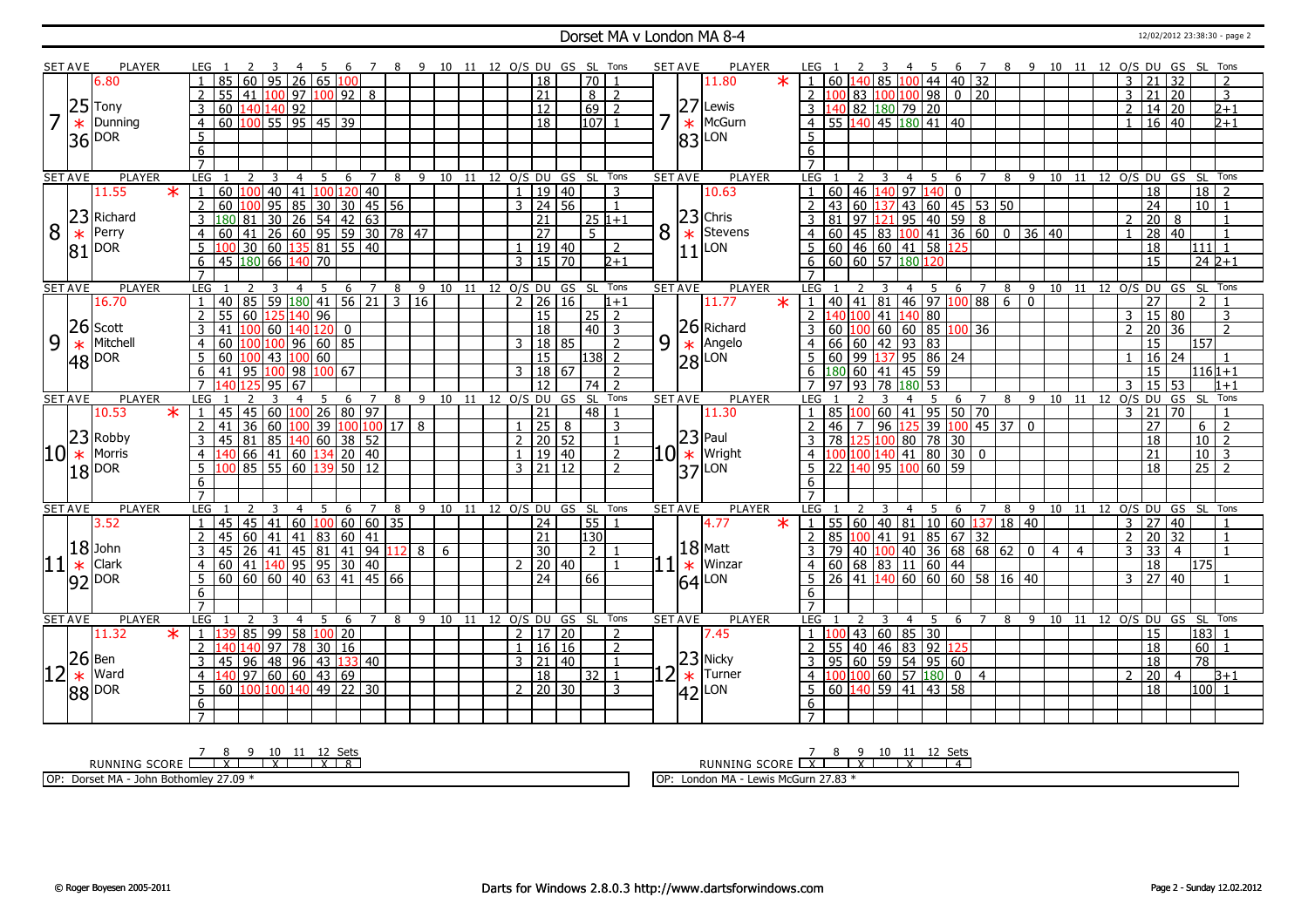## Dorset MA

## London MA

| <b>PLAYER</b>       |    | W/L   WON   LOST | AVE         | <b>TAVE</b> | POINTS DARTS TON TON+ 180 TONS PLAYER |                 |                 |    |  |                                 |   |    | W/L WON LOST | AVE         |       | TAVE POINTS DARTS TON TON+ 180 TONS |      |                 |              |                   |
|---------------------|----|------------------|-------------|-------------|---------------------------------------|-----------------|-----------------|----|--|---------------------------------|---|----|--------------|-------------|-------|-------------------------------------|------|-----------------|--------------|-------------------|
| <b>Eddie White</b>  |    |                  | 25.71       | 15.94       | 2905                                  | 113             |                 |    |  | 13+0 George Killington          |   |    |              | 25.43       | 12.40 | 2848                                | 112  |                 |              | $9 + 2$           |
| Graham Knight       |    |                  |             | 24.68 16.04 | 2814                                  | 114 l           | 10 I            |    |  | 14+1 Tony Hamit                 |   |    |              | 23.68 13.88 |       | 2652                                | 112  | 10 <sup>1</sup> | 2 I O        | $12+0$            |
| Mark Porter         |    |                  |             | 25.37 10.05 | 2004                                  | 79              |                 |    |  | 8+0 Lee Cocks                   | ┕ |    |              | 22.65       | 5.40  | 1699                                | 75   |                 | $\mathbf{0}$ | $5 + 0$           |
| Nigel Lamb          |    |                  |             | 22.82 12.80 | 2852                                  | 125             | 8               |    |  | 11+0 Alan Hardy                 |   |    |              | 23.40 11.22 |       | 2949                                | 126  |                 |              | $9 + 1$           |
| John Bothomley      |    |                  | 27.09 10.51 |             | 2465                                  | 91 <sub>1</sub> |                 |    |  | 9+0 Graham Rackstraw            |   |    |              | 24.12       | 8.60  | 2219                                | 92   |                 | 4 I O        | $7 + 0$           |
| Tim Clothier        |    |                  |             | 23.02 19.46 | 3177                                  | 138 l           | 15 <sup>1</sup> |    |  | 18+0 Paul Killington            |   |    |              | 23.17 12.25 |       | 3174                                | 137' |                 | 5 I O        | $ 10+0$           |
| <b>Tony Dunning</b> |    |                  | 25.36       | 6.80        | .7501                                 | 69              |                 |    |  | 6+0   Lewis McGurn              |   |    |              | 27.83 11.80 |       | 2004                                | 72   |                 |              | $9 + 2$           |
| Richard Perry       |    |                  | 23.81       | 111.55      | 2976                                  | 125 l           | ы               |    |  | 9+2 Chris Stevens               |   |    |              | 23.11 10.63 |       | 2843                                | 123  |                 |              | $8 + 1$           |
| Scott Mitchell      |    |                  | 26.48 16.70 |             | 3230                                  | 122 l           | 10 <sup>1</sup> |    |  | 14+1 Richard Angelo             |   |    |              | 26.28 11.77 |       | 3232                                | 123  |                 |              | $9 + 2$           |
| <b>Robby Morris</b> |    |                  |             | 23.18 10.53 | 2457                                  | 106 l           |                 |    |  | 9+0   Paul Wright               |   |    |              | 23.37 11.30 |       | 2454                                | 105  | 8 <sup>1</sup>  | 0 וי         | $ 10+0 $          |
| John Clark          |    |                  | 18.92       | 3.52        | 2252                                  | 119 l           |                 |    |  | 3+0   Matt Winzar               |   |    |              | 18.64       | 4.77  | 2330                                | 125  |                 | $\mathbf{0}$ | $4 + 0$           |
| Ben Ward            |    |                  |             | 26.88 11.32 | 2473                                  | 92 <sub>l</sub> |                 |    |  | 9+0 Nicky Turner                |   |    |              | 23.42       | 7.45  | 2084                                | 89   |                 |              | $6 + 1$           |
| <b>TOTALS</b>       | 38 | 28               | 24.25       |             | 31355                                 | 1293            | 85              | 34 |  | $\lfloor 23 + 4 \rfloor$ TOTALS |   | 28 | 38           | 23.62       |       | 30488                               | 1291 | 59              |              | $30   9   98 + 9$ |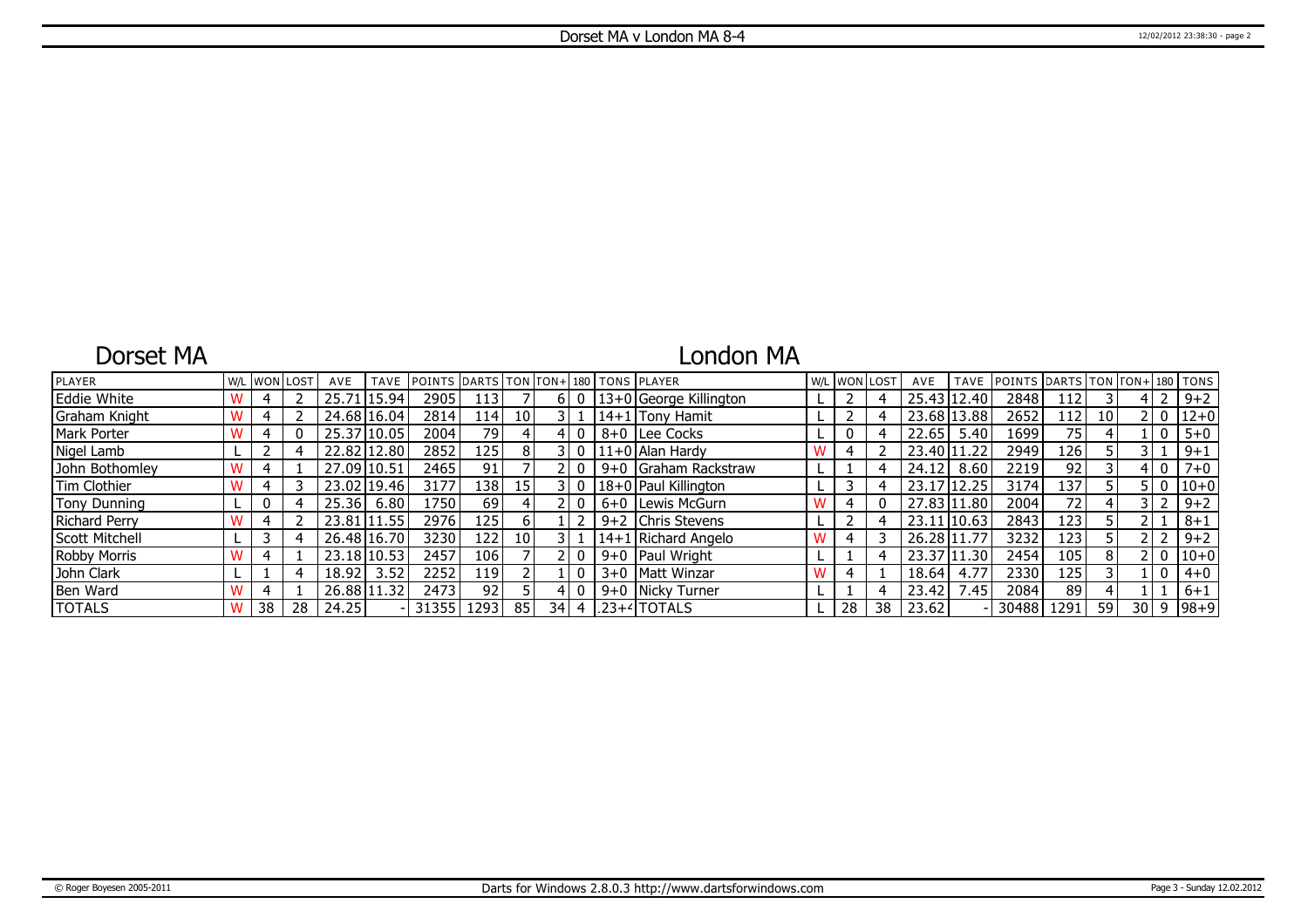#### Dorset WA v London WA 1-5 12/02/2012 23:38:04 - page 1

|   | <b>SET AVE</b> | <b>PLAYER</b>           | LEG 1                                                                                                           | -5                                                                                                |                     |   | 6 7 8 9 10 11 12 O/S DU GS SL Tons            |                |                 |                |                | <b>SET AVE</b><br><b>PLAYER</b>                                      | LEG 1                                | <sup>2</sup><br>-4                                                                                              | - 5 | 6 7 8 9 10 11 12 O/S DU GS SL Tons     |   |                                |  |                |                 |                            |                                    |                          |
|---|----------------|-------------------------|-----------------------------------------------------------------------------------------------------------------|---------------------------------------------------------------------------------------------------|---------------------|---|-----------------------------------------------|----------------|-----------------|----------------|----------------|----------------------------------------------------------------------|--------------------------------------|-----------------------------------------------------------------------------------------------------------------|-----|----------------------------------------|---|--------------------------------|--|----------------|-----------------|----------------------------|------------------------------------|--------------------------|
|   |                | 4.00                    | $\overline{66}$ 100 100 41                                                                                      | 60                                                                                                |                     |   | $\overline{15}$                               |                | $ 134 $ 2       |                |                | $\ast$<br>1.21                                                       | $\cdot$ 1                            | 92 85 70 85 99 70                                                                                               |     |                                        |   |                                |  | $\mathbf{3}$   |                 | 18 70                      |                                    |                          |
|   |                |                         | $\overline{2}$<br>26<br>l 41 l                                                                                  | $9$ 58 55 41 45 41 45                                                                             |                     |   | $\overline{27}$                               |                | 140             |                |                |                                                                      |                                      | $2$ 36 40 40 85 45 60 41 91 63                                                                                  |     |                                        |   |                                |  |                | $3 \ 27 \ 63$   |                            |                                    |                          |
|   |                | $ 19 $ Lisa             | $\frac{1}{100}$ 41<br>3<br>41                                                                                   | 100 85 58 56                                                                                      |                     |   | 21                                            |                | $\overline{20}$ | $\overline{z}$ |                | $22$ Casey                                                           |                                      | $3   60   55   60   121   26   45   94   40$                                                                    |     |                                        |   |                                |  | $\mathcal{P}$  | 23              | 40                         |                                    |                          |
|   | $\ast$         | Prowse                  | $\overline{4}$                                                                                                  |                                                                                                   |                     |   |                                               |                |                 |                |                | Gallagher<br>$\ast$                                                  | $\overline{4}$                       |                                                                                                                 |     |                                        |   |                                |  |                |                 |                            |                                    |                          |
|   |                |                         |                                                                                                                 |                                                                                                   |                     |   |                                               |                |                 |                |                |                                                                      | $\overline{5}$                       |                                                                                                                 |     |                                        |   |                                |  |                |                 |                            |                                    |                          |
|   |                | $19$ $19$ $19$          | $\frac{5}{6}$                                                                                                   |                                                                                                   |                     |   |                                               |                |                 |                |                | $ 10 $ LON                                                           | 6                                    |                                                                                                                 |     |                                        |   |                                |  |                |                 |                            |                                    |                          |
|   |                |                         | $\overline{7}$                                                                                                  |                                                                                                   |                     |   |                                               |                |                 |                |                |                                                                      | $\overline{7}$                       |                                                                                                                 |     |                                        |   |                                |  |                |                 |                            |                                    |                          |
|   | <b>SET AVE</b> | <b>PLAYER</b>           | LEG<br>3<br>2                                                                                                   | $\overline{4}$                                                                                    |                     |   | 5 6 7 8 9 10 11 12 O/S DU GS SL Tons          |                |                 |                |                | <b>SET AVE</b><br><b>PLAYER</b>                                      | <b>LEG</b>                           | $\overline{4}$<br>$\overline{2}$<br>$\overline{\mathbf{3}}$                                                     |     | 5 6 7 8 9 10 11 12 O/S DU GS SL Tons   |   |                                |  |                |                 |                            |                                    |                          |
|   |                | 6.25<br>$\ast$          |                                                                                                                 | 55 60 41 100 41 37 35 0 0                                                                         |                     |   | $\overline{30}$                               |                | $32$   2        |                |                | 7.75                                                                 |                                      |                                                                                                                 |     |                                        |   |                                |  | 3              | $\overline{30}$ | 8                          |                                    | $\overline{z}$           |
|   |                |                         | $\overline{2}$<br>28<br>41<br>100                                                                               | $125 \overline{\smash{)}89} \overline{\smash{)}44} \overline{\smash{)}54} \overline{\smash{)}20}$ |                     |   |                                               | 22 20          |                 | $\mathcal{L}$  |                |                                                                      |                                      | $\frac{1}{2}$   60   100   100   41   55   26   46   37   28   8<br>2   31   140   100   40   30   34   64   22 |     |                                        |   |                                |  |                | $\overline{24}$ |                            | $40$   2                           |                          |
|   |                | 17 Alison               | 3<br>$\overline{26}$                                                                                            | $141$ 60 45 26 60 30 83 37                                                                        |                     |   | $\overline{27}$                               |                | $\sqrt{93}$     |                |                | 19 <br>Lisa                                                          | 3                                    | 45 45 26 55 60 100 84 46 40                                                                                     |     |                                        |   |                                |  | $\mathbf{1}$   |                 | 25   40                    |                                    |                          |
| 2 |                | Dibden                  | $\mathsf{q}$                                                                                                    | $100 100 $ 41   41   43                                                                           |                     |   | $\overline{18}$                               |                | 167             | $\overline{2}$ |                | Dunford                                                              |                                      | 4 81 39 43 43 60 135 100                                                                                        |     |                                        |   |                                |  | $\overline{3}$ |                 | 21 100                     |                                    | $\overline{\phantom{a}}$ |
|   | $\ast$         |                         | $\overline{4}$<br>$\overline{5}$                                                                                |                                                                                                   |                     |   |                                               |                |                 |                |                | $\left  \begin{smallmatrix} \ast \ * \ 64 \end{smallmatrix} \right $ | 5                                    |                                                                                                                 |     |                                        |   |                                |  |                |                 |                            |                                    |                          |
|   |                | $ 65 ^{DOR}$            |                                                                                                                 |                                                                                                   |                     |   |                                               |                |                 |                |                | LON                                                                  |                                      |                                                                                                                 |     |                                        |   |                                |  |                |                 |                            |                                    |                          |
|   |                |                         | 6<br>$\overline{7}$                                                                                             |                                                                                                   |                     |   |                                               |                |                 |                |                |                                                                      | 6<br>$\overline{7}$                  |                                                                                                                 |     |                                        |   |                                |  |                |                 |                            |                                    |                          |
|   |                |                         |                                                                                                                 |                                                                                                   |                     |   |                                               |                |                 |                |                |                                                                      |                                      |                                                                                                                 |     |                                        |   |                                |  |                |                 | 11 12 0/S DU GS SL Tons    |                                    |                          |
|   | <b>SET AVE</b> | <b>PLAYER</b><br>2.33   | LEG<br>$\overline{29}$<br>83<br>85<br>$\mathbf{1}$                                                              | $\overline{4}$<br>5<br>6<br>29 45 47 45 54 44                                                     | $\overline{7}$<br>8 | 9 | 10 11 12 O/S DU GS SL Tons<br>$\overline{27}$ |                | 40              |                |                | <b>SET AVE</b><br><b>PLAYER</b><br>7.05<br>$\ast$                    | LEG                                  | $\overline{4}$                                                                                                  | 5   | 6<br>$\overline{J}$                    | 8 | $9 \overline{10}$              |  | $\overline{2}$ |                 | 29 34                      |                                    |                          |
|   |                |                         | $\overline{2}$<br>$\overline{43}$<br>97<br>57                                                                   |                                                                                                   |                     |   |                                               | $\sqrt{28}$ 32 |                 |                |                |                                                                      |                                      |                                                                                                                 |     |                                        |   |                                |  |                | $\overline{27}$ |                            | $\overline{76}$                    |                          |
|   |                | $ 18 $ Sally            | 57   41  <br>3<br>37                                                                                            |                                                                                                   |                     |   | 24                                            |                | 63 1            |                |                | $ 18 $ Lynda                                                         |                                      |                                                                                                                 |     |                                        |   |                                |  |                | $\overline{25}$ | $\overline{32}$            |                                    |                          |
| 3 |                | Old                     |                                                                                                                 | 43 100 41 81 45 84 78                                                                             |                     |   | $3 \mid 24 \mid 78$                           |                |                 |                |                | Biondini                                                             |                                      |                                                                                                                 |     |                                        |   |                                |  |                | $\overline{21}$ |                            |                                    | $\overline{2}$           |
|   | $\ast$         |                         | 29<br>$\overline{4}$<br>45 85 85 62 60 24 28 44 68                                                              |                                                                                                   |                     |   |                                               |                |                 | 3              |                | $\ast$                                                               |                                      | $4$ 30 60 100 60 125 38 56<br>$\frac{1}{5}$   45   60   22   45   25   60   100   44   45                       |     |                                        |   |                                |  |                | $\overline{27}$ |                            | $\overline{32}$<br>$\overline{55}$ |                          |
|   |                | $48$ $\overline{)}$ DOR | $\overline{5}$                                                                                                  |                                                                                                   |                     |   | $3 \mid 27 \mid 68$                           |                |                 |                |                | LON<br>16l                                                           |                                      |                                                                                                                 |     |                                        |   |                                |  |                |                 |                            |                                    |                          |
|   |                |                         | 6                                                                                                               |                                                                                                   |                     |   |                                               |                |                 |                |                |                                                                      | 6<br>$\overline{7}$                  |                                                                                                                 |     |                                        |   |                                |  |                |                 |                            |                                    |                          |
|   |                | <b>PLAYER</b>           | $\overline{7}$                                                                                                  |                                                                                                   |                     |   | 9 10 11 12 0/S DU GS SL                       |                |                 | Tons           |                | <b>PLAYER</b>                                                        |                                      |                                                                                                                 |     |                                        |   |                                |  |                |                 |                            |                                    |                          |
|   | <b>SET AVE</b> | $\ast$<br>4.00          | LEG 1<br>60   45  <br>$\overline{7}$<br>45                                                                      | 6<br>77 41 41 100                                                                                 | $\overline{7}$<br>8 |   | 24                                            |                | l 85 l          |                | <b>SET AVE</b> | 7.15                                                                 | LEG<br>  41   41  <br>$\overline{1}$ | 45 <sup>1</sup>                                                                                                 |     | 6<br>$\overline{7}$<br>59 140 59 80 36 |   | 8 9 10 11 12 O/S DU GS SL Tons |  | $\overline{z}$ | 23              | 36                         |                                    |                          |
|   |                |                         | $\overline{2}$<br>66<br>41                                                                                      | $100$ 76 62 41 29 46 40                                                                           |                     |   |                                               | 25 40          |                 |                |                |                                                                      |                                      | 41   22   43   41   100   83   63   38   50                                                                     |     |                                        |   |                                |  |                | 27              |                            | 20 <sup>1</sup>                    |                          |
|   |                | $ 18 $ Julie            | 41                                                                                                              | 60   43   <mark>100</mark>   28   41   <mark>100</mark>   58                                      |                     |   |                                               |                |                 |                |                | $ 20 $ Trica                                                         |                                      | <mark>.35</mark> 60   41   41   <mark>100</mark>   99   17   8                                                  |     |                                        |   |                                |  |                | 24              | 8                          |                                    | 2                        |
| 4 | $\ast$         |                         |                                                                                                                 |                                                                                                   |                     |   |                                               |                |                 |                |                |                                                                      |                                      |                                                                                                                 |     |                                        |   |                                |  |                |                 |                            |                                    | $\overline{2}$           |
|   |                |                         | 3                                                                                                               |                                                                                                   |                     |   | $\overline{24}$                               |                | 30 <sub>1</sub> |                |                |                                                                      |                                      |                                                                                                                 |     |                                        |   |                                |  | 3              |                 |                            |                                    |                          |
|   |                | Frampton                | $41 \overline{)41} \overline{)68} \overline{)45} \overline{)41} \overline{85} \overline{)41}$<br>$\overline{4}$ |                                                                                                   |                     |   | 21                                            |                | 139             |                | 4              | Wright<br>$ \ast $                                                   |                                      | $4 \overline{)140}$ 60 60 41 100 60 8 32                                                                        |     |                                        |   |                                |  | $\overline{1}$ | $\sqrt{22}$ 32  |                            |                                    |                          |
|   |                |                         | $5\overline{)}$                                                                                                 |                                                                                                   |                     |   |                                               |                |                 |                |                | 67<br>LON                                                            | 5                                    |                                                                                                                 |     |                                        |   |                                |  |                |                 |                            |                                    |                          |
|   |                | $ 62 ^{DOR}$            | $6 \overline{}$                                                                                                 |                                                                                                   |                     |   |                                               |                |                 |                |                |                                                                      | 6                                    |                                                                                                                 |     |                                        |   |                                |  |                |                 |                            |                                    |                          |
|   |                |                         | $\overline{7}$                                                                                                  |                                                                                                   |                     |   |                                               |                |                 |                |                |                                                                      | $\overline{7}$                       |                                                                                                                 |     |                                        |   |                                |  |                |                 |                            |                                    |                          |
|   | <b>SET AVE</b> | PLAYER                  | LEG                                                                                                             | 4<br>5<br>6                                                                                       | 7<br>8              |   | 9 10 11 12 O/S DU GS SL                       |                |                 | Tons           |                | <b>PLAYER</b><br><b>SET AVE</b>                                      | LEG                                  | 3<br>$\overline{4}$                                                                                             | 5   | $\overline{7}$<br>6                    |   | 8 9 10 11 12 0/S DU GS SL      |  |                |                 |                            |                                    | Tons                     |
|   |                | 3.21                    | $\overline{60}$<br>$\overline{39}$<br>$\mathbf{1}$                                                              | 100 26 121 24 41 54                                                                               |                     |   | 24                                            |                | $36 \mid 2$     |                |                | $\star$<br>3.23                                                      |                                      | $1   85   45   85   95   123   28   20   0   20$                                                                |     |                                        |   |                                |  | 2              |                 | 26 20                      |                                    | $\mathbf{1}$             |
|   |                |                         | $\overline{2}$<br>70                                                                                            | 45   45   80   41   85   72                                                                       |                     |   | $\overline{21}$                               |                | 63              |                |                |                                                                      |                                      | 2 45 100 45 52 83 81 95                                                                                         |     |                                        |   |                                |  | 3              | 21              | $\overline{95}$            |                                    | 1                        |
|   |                | $ 19 $ Trudy            | 85<br>$\boxed{41}$ $\boxed{41}$<br>$\overline{3}$                                                               | $\overline{58}$<br>60 100 40 41                                                                   |                     |   | 24                                            |                | 35              |                |                | 20 Jacqeline                                                         | ند                                   | 45 30 85 100 85 59 35 55                                                                                        |     |                                        |   |                                |  | $\overline{3}$ | 27              | 55                         |                                    | $\mathbf{1}$             |
| 5 | $\ast$         | Archer                  | $\overline{4}$                                                                                                  |                                                                                                   |                     |   |                                               |                |                 | 5              |                | $\ast$<br>Saunders                                                   | $\overline{4}$                       |                                                                                                                 |     |                                        |   |                                |  |                |                 |                            |                                    |                          |
|   |                | $ 84 ^{DOR}$            | $\overline{5}$                                                                                                  |                                                                                                   |                     |   |                                               |                |                 |                |                | LON<br>31                                                            | $\overline{5}$                       |                                                                                                                 |     |                                        |   |                                |  |                |                 |                            |                                    |                          |
|   |                |                         | 6                                                                                                               |                                                                                                   |                     |   |                                               |                |                 |                |                |                                                                      | 6                                    |                                                                                                                 |     |                                        |   |                                |  |                |                 |                            |                                    |                          |
|   |                |                         | $\overline{7}$                                                                                                  |                                                                                                   |                     |   |                                               |                |                 |                |                |                                                                      |                                      |                                                                                                                 |     |                                        |   |                                |  |                |                 |                            |                                    |                          |
|   | <b>SET AVE</b> | <b>PLAYER</b>           | <b>LEG</b>                                                                                                      | 5<br>6<br>$\overline{4}$                                                                          | $\overline{7}$<br>8 |   | 9 10 11 12 0/S DU GS SL                       |                |                 | Tons           | <b>SET AVE</b> | <b>PLAYER</b>                                                        | LEG                                  | $\overline{4}$                                                                                                  | 5   | $\overline{7}$<br>6                    | 8 | -9                             |  |                |                 | 10 11 12 O/S DU GS SL Tons |                                    |                          |
|   |                | 5.65<br>$\ast$          | 60                                                                                                              | 41 60 41 85 100 53 33                                                                             |                     |   | $\overline{24}$                               |                | 28              |                |                | 7.50                                                                 |                                      | 60   26   60   45   60   110   40                                                                               |     |                                        |   |                                |  | $\overline{2}$ |                 | 23 40                      |                                    |                          |
|   |                |                         | 42<br> 85 <br>2<br>26                                                                                           | $100$ 40 83 39 20 40<br>26                                                                        |                     |   | 3   30   40                                   |                |                 |                |                |                                                                      | 28                                   | 81   45   60   45   85   99   36   16   4                                                                       |     |                                        |   |                                |  |                | 30              |                            | 2                                  |                          |
|   |                | $ 18 $ Cathryn          | 3<br>95                                                                                                         | 140 100 92 35 7 16 16                                                                             |                     |   |                                               | 22 16          |                 | $\overline{2}$ |                | 21<br>Clare                                                          |                                      | 3   60   43   41   95   45   60   97                                                                            |     |                                        |   |                                |  |                | $\overline{21}$ |                            | 60                                 |                          |
| 6 | $\ast$         | Campbell                | $\overline{4}$<br>40                                                                                            | 43 22 45 60 45                                                                                    |                     |   | $\overline{18}$                               |                | 246             | 6              |                | <b>Bywaters</b><br>$\ast$                                            |                                      | 4 40 100 41 100 100 85 35                                                                                       |     |                                        |   |                                |  | 2              |                 | 20 35                      |                                    | 3                        |
|   |                | 32 DOR                  | $61$ 125 26 41 45 24<br>5 <sup>1</sup>                                                                          |                                                                                                   |                     |   | $\overline{18}$                               |                | 179             | $\overline{1}$ |                | LON<br>81                                                            |                                      | 5   60   140   60   60   81   100                                                                               |     |                                        |   |                                |  | $\overline{3}$ |                 | 18 100                     |                                    | $\overline{2}$           |
|   |                |                         | 6<br>$\overline{7}$                                                                                             |                                                                                                   |                     |   |                                               |                |                 |                |                |                                                                      | 6<br>$\overline{7}$                  |                                                                                                                 |     |                                        |   |                                |  |                |                 |                            |                                    |                          |

RUNNING SCORE 1 2 3 X 4 5 6 Sets 1 OP: Dorset WA - Sally Old 18.48 \*

RUNNING SCORE 1 X 2 X 3 4 X 5 X 6 X Sets 5

OP: London WA - Casey Gallagher 22.10 \*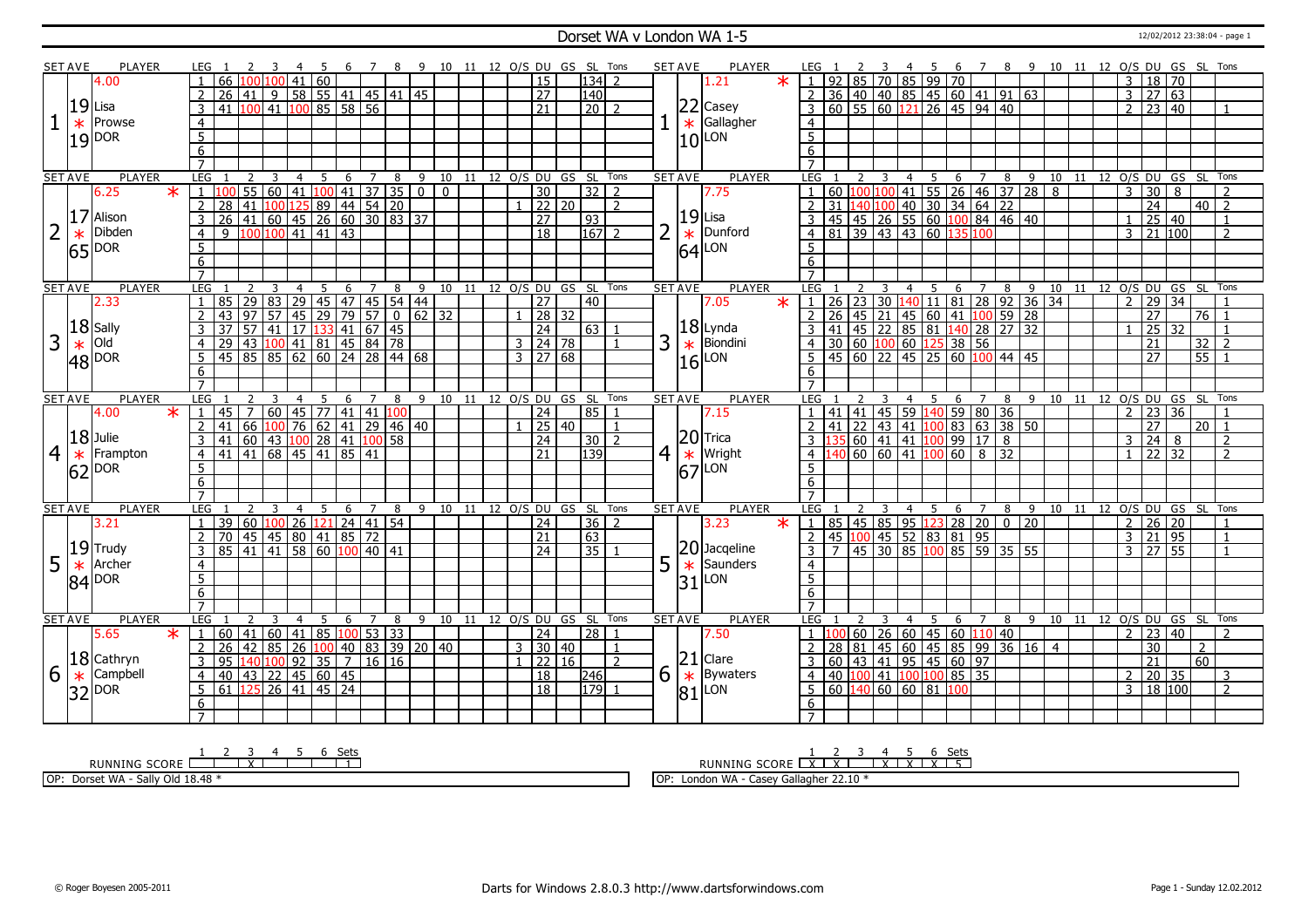## Dorset WA

# London WA

| PLAYER              |  | W/L WON LOST | AVE    |       | TAVE IPOINTS IDARTS ITON ITON+1180 ITONS IPLAYER |                  |    |  |              |                     |  | W/L WON LOST | AVE   |                  | TAVE POINTS DARTS TON FON+180 TONS |                  |    |  |          |
|---------------------|--|--------------|--------|-------|--------------------------------------------------|------------------|----|--|--------------|---------------------|--|--------------|-------|------------------|------------------------------------|------------------|----|--|----------|
| Lisa Prowse         |  |              | 19.19  | 4.00  | 1209'                                            | 63               |    |  | $4+0$ $\mid$ | Casey Gallagher     |  |              | 22.10 |                  | 503ء                               | 68               |    |  | $1 + 0$  |
| Alison Dibden       |  |              | 4.65   | 6.25  | 1712                                             | 97 <sub>1</sub>  |    |  |              | l 6+0 ILisa Dunford |  |              | 19.64 | .75              | 1964                               | 100              |    |  | $7+0$    |
| Sally Old           |  |              | 18.48  | 2.33' | 2402                                             | 130 <sup>1</sup> |    |  |              | 2+0 Lynda Biondini  |  |              | 18.16 | .05              | 2342                               | 129'             |    |  | $6+0$    |
| Julie Frampton      |  |              | 18.62  | 4.00  | 1750 l                                           | 94 <sub>1</sub>  |    |  |              | 4+0 Trica Wright    |  |              | 20.67 | .15              | 1984                               | 96               |    |  | $6+0$    |
| <b>Trudy Archer</b> |  |              | 19.84' | 3.21  | 1369'                                            | 69'              |    |  | ≒3+0 L       | LJacgeline Saunders |  |              | 20.31 | つつ               | 503′                               | 74               |    |  | $3 + 0$  |
| Cathryn Campbell    |  |              | 18.32  | ა.ხ5  | 2052                                             | 112              |    |  |              | 5+0 Clare Bywaters  |  |              | 21.81 | .50 <sub>1</sub> | 2443                               | 112 <sup>1</sup> |    |  | $7 + 0$  |
| <b>TOTALS</b>       |  |              | 18.57  |       | 10494                                            | 565 I            | 23 |  |              | l24+0lTOTALS        |  |              | 20.27 |                  | 11739                              | 579              | 24 |  | $ 30+0 $ |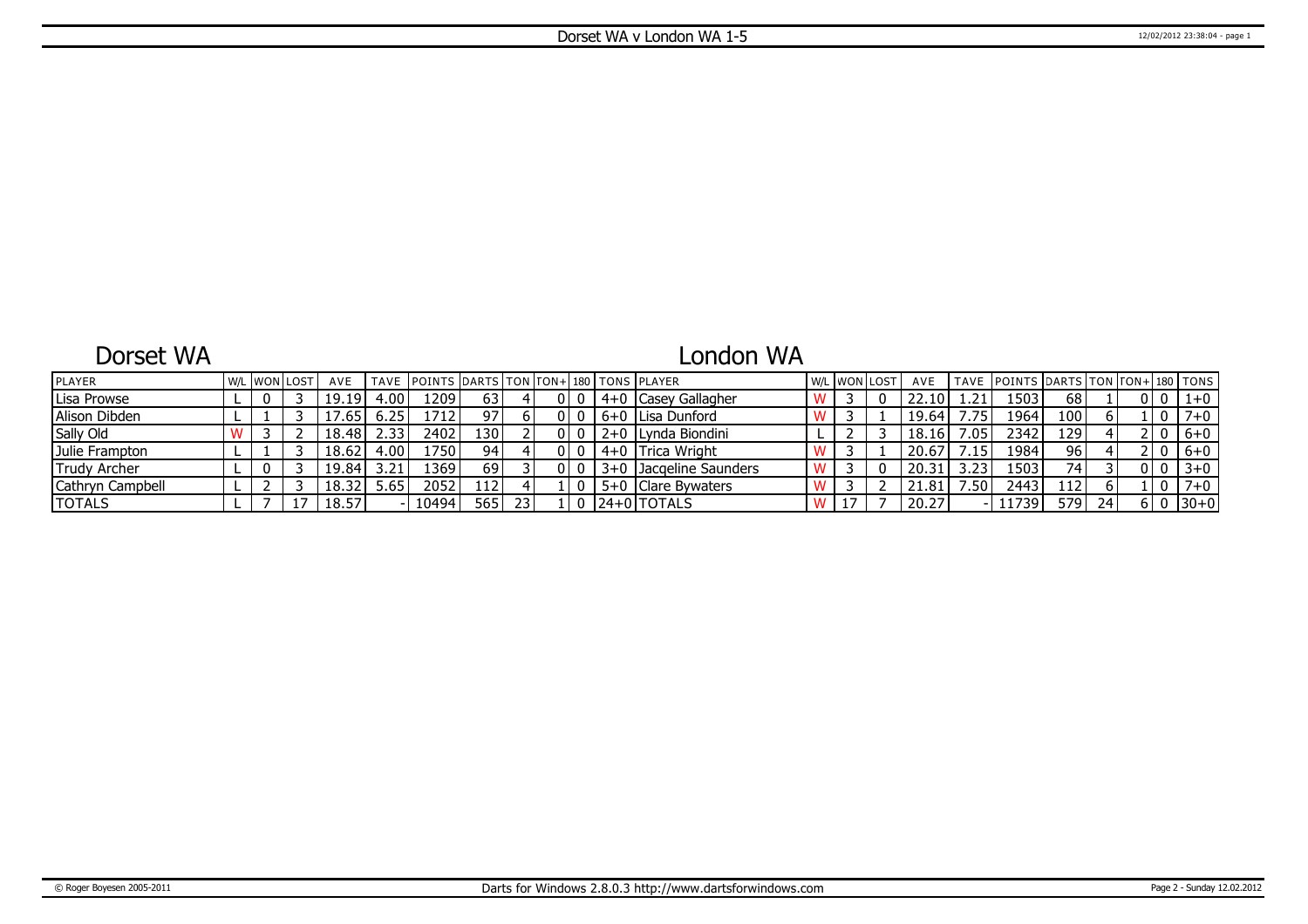#### **Dorset MB v London MB 6-6** 12/02/2012 23:37:46 - page 1

|                | <b>SET AVE</b>  | PLAYER                |         | LEG 1                                           |                 |                       | -5<br>- 6                                      |                | 78 |                           | 9 10 11 12 O/S DU GS SL Tons       |  |                      |                  |                |   | <b>SET AVE</b><br>PLAYER                                                    |         | LEG 1                                                        |    | <sup>2</sup>   | 3                       |                |                                    | 4 5 6 7 8 9 10 11 12 O/S DU GS SL Tons                           |                |    |                             |    |                |                 |                     |                |                                        |
|----------------|-----------------|-----------------------|---------|-------------------------------------------------|-----------------|-----------------------|------------------------------------------------|----------------|----|---------------------------|------------------------------------|--|----------------------|------------------|----------------|---|-----------------------------------------------------------------------------|---------|--------------------------------------------------------------|----|----------------|-------------------------|----------------|------------------------------------|------------------------------------------------------------------|----------------|----|-----------------------------|----|----------------|-----------------|---------------------|----------------|----------------------------------------|
|                |                 | 6.50                  |         |                                                 | $45 \vert$      | 60                    | $45 \mid 97 \mid 37 \mid 40 \mid 9$            |                |    |                           |                                    |  | $\overline{27}$      | 16 <sup>1</sup>  |                |   | 9.22                                                                        | $\star$ |                                                              |    |                |                         |                |                                    | $\frac{1}{1}$   140   60   29   60   100   27   35   30   15   5 |                |    |                             |    | $\mathbf{3}$   | 30 <sup>1</sup> | 5.                  |                |                                        |
|                |                 |                       |         | $\overline{2}$<br>60                            |                 |                       | $100 100 $ 60   68   73   40                   |                |    |                           |                                    |  | $3 \mid 21 \mid 40$  |                  | $\overline{2}$ |   |                                                                             |         |                                                              |    |                |                         |                |                                    | 2 27 85 45 81 41 100                                             |                |    |                             |    |                | $\overline{18}$ |                     | $122$ 1        |                                        |
|                |                 | $21$ Steven           |         | 50 92 60 59 140 90 10<br>$\mathsf{3}$           |                 |                       |                                                |                |    |                           |                                    |  | 1   19   10          |                  |                |   | $19$ Paul                                                                   |         |                                                              |    |                |                         |                |                                    | $3   45   41   140   105   137   28   0$                         |                |    |                             |    |                | $\overline{21}$ |                     | 5 <sup>5</sup> | -3                                     |
|                | $\ast$          | Earley                |         | 57 55 45 42 60 100 110 32<br>$\overline{4}$     |                 |                       |                                                |                |    |                           |                                    |  | $3 \mid 24 \mid 32$  |                  | $\overline{2}$ |   | Hackett<br>$\ast$                                                           |         |                                                              |    |                |                         |                |                                    | $4   45   11   41   100   100   68   28$                         |                |    |                             |    |                | $\overline{21}$ |                     |                | $108$ 2                                |
|                |                 |                       |         | $5\overline{)}$                                 |                 |                       |                                                |                |    |                           |                                    |  |                      |                  |                |   | LON                                                                         |         | 5 <sup>5</sup>                                               |    |                |                         |                |                                    |                                                                  |                |    |                             |    |                |                 |                     |                |                                        |
|                |                 | $ 85 ^{DOR}$          |         | 6                                               |                 |                       |                                                |                |    |                           |                                    |  |                      |                  |                |   | 66                                                                          |         | 6                                                            |    |                |                         |                |                                    |                                                                  |                |    |                             |    |                |                 |                     |                |                                        |
|                |                 |                       |         | $\overline{7}$                                  |                 |                       |                                                |                |    |                           |                                    |  |                      |                  |                |   |                                                                             |         |                                                              |    |                |                         |                |                                    |                                                                  |                |    |                             |    |                |                 |                     |                |                                        |
|                | <b>SET AVE</b>  | <b>PLAYER</b>         |         | LEG <sub>1</sub><br>2                           | $\overline{3}$  | $\overline{4}$        | 5                                              |                |    |                           | 6 7 8 9 10 11 12 0/S DU GS SL Tons |  |                      |                  |                |   | <b>SET AVE</b><br><b>PLAYER</b>                                             |         | LEG 1                                                        |    | 2 3            |                         |                |                                    |                                                                  |                |    |                             |    |                |                 |                     |                | 4 5 6 7 8 9 10 11 12 O/S DU GS SL Tons |
|                |                 | 6.21                  | $\star$ | 85                                              | 95 100 100      |                       | 25 60                                          |                |    |                           |                                    |  | $\overline{18}$      | 36               | $\overline{2}$ |   | 7.03                                                                        |         | -1 h                                                         |    | 65 1           |                         |                |                                    | $\overline{25}$ 57 138 16                                        |                |    |                             |    | $\overline{1}$ |                 | 16 16               |                |                                        |
|                |                 |                       |         | 45 26<br>$\overline{2}$<br>45                   |                 |                       | 100 121 40 99 17                               |                |    |                           |                                    |  | $\overline{24}$      | 8 <sup>1</sup>   | $\overline{2}$ |   |                                                                             |         |                                                              | 81 |                |                         |                |                                    | 59 22 60 85 40 82 60 12                                          |                |    |                             |    |                |                 | 25 12               |                |                                        |
|                | 21              | Kevin                 |         | $\overline{3}$                                  |                 |                       | 60 43 60 81 70 51 27 9                         |                |    |                           |                                    |  | 2   26   9           |                  |                |   | $23$ Jimmy                                                                  |         |                                                              |    |                |                         |                |                                    | 3 60 55 140 24 100 90 16 8                                       |                |    |                             |    |                | $\overline{24}$ |                     | 8 <sup>1</sup> | $\sqrt{2}$                             |
| 2              |                 | Smith                 |         | 60<br>$\overline{4}$                            |                 |                       | $60 \ 100 \ 41 \ 45 \ 60$                      |                |    |                           |                                    |  | $\overline{18}$      | 135              |                |   | Foster                                                                      |         |                                                              |    |                |                         |                |                                    | 4   60   100   60   45   90   60   86                            |                |    |                             |    | 3              |                 | 21 86               |                |                                        |
|                | $\ast$          |                       |         | 5                                               |                 |                       |                                                |                |    |                           |                                    |  |                      |                  |                |   | $\ast$<br>LON                                                               |         | $5^{\circ}$                                                  |    |                |                         |                |                                    |                                                                  |                |    |                             |    |                |                 |                     |                |                                        |
|                |                 | $22$ DOR              |         | 6                                               |                 |                       |                                                |                |    |                           |                                    |  |                      |                  |                |   | 21                                                                          |         | 6                                                            |    |                |                         |                |                                    |                                                                  |                |    |                             |    |                |                 |                     |                |                                        |
|                |                 |                       |         | $\overline{7}$                                  |                 |                       |                                                |                |    |                           |                                    |  |                      |                  |                |   |                                                                             |         | $\overline{7}$                                               |    |                |                         |                |                                    |                                                                  |                |    |                             |    |                |                 |                     |                |                                        |
|                | <b>SET AVE</b>  | <b>PLAYER</b>         |         | <b>LEG</b>                                      |                 |                       |                                                | $7^{\circ}$    | 8  |                           | 9 10 11 12 0/S DU GS SL Tons       |  |                      |                  |                |   | <b>SET AVE</b><br><b>PLAYER</b>                                             |         | <b>LEG</b>                                                   |    |                |                         |                |                                    |                                                                  |                |    |                             |    |                |                 |                     |                | 4 5 6 7 8 9 10 11 12 O/S DU GS SL Tons |
|                |                 | 7.80                  |         | $\overline{47}$<br>81<br>$\mathbf{1}$           | 60              | $\overline{4}$<br> 47 | 5 <sup>5</sup><br>6<br>59   99   108           |                |    |                           |                                    |  | $3 \mid 21 \mid 108$ |                  | $\mathbf{1}$   |   | 4.75                                                                        | $\ast$  | $1 \t   60 \t   26 \t   45 \t   100 \t   60 \t   84 \t   84$ |    |                |                         |                |                                    |                                                                  |                |    |                             |    |                | 21              |                     | 42             |                                        |
|                |                 |                       |         | 41<br>$\overline{2}$                            |                 |                       | $\boxed{100}$ 45 $\boxed{23}$ $\boxed{135}$ 32 |                |    |                           |                                    |  | $1 \mid 19 \mid 32$  |                  | 3              |   |                                                                             |         | 2   60   41   21   85   100   74                             |    |                |                         |                |                                    |                                                                  |                |    |                             |    |                | 18              |                     | $120$ 1        |                                        |
|                |                 | $23$ Wayne            |         |                                                 |                 |                       | $\frac{12}{142}$ 64 95 45 55                   |                |    |                           |                                    |  |                      |                  |                |   | $23$ Wayne                                                                  |         |                                                              |    |                |                         |                |                                    | 3 135 85 87 55 59 40 40                                          |                |    |                             |    |                |                 |                     |                |                                        |
| 3              |                 |                       |         | 3<br>47                                         |                 |                       |                                                |                |    |                           |                                    |  | 18                   | 153              |                |   | Livett                                                                      |         |                                                              |    |                |                         |                |                                    |                                                                  |                |    |                             |    |                |                 | 19 40               |                |                                        |
|                | $\ast$          | Ramsier               |         | $\overline{4}$                                  |                 |                       | 89 30 100 112 38 32                            |                |    |                           |                                    |  | $3 \mid 21 \mid 32$  |                  | 3              | 3 | $\overline{67}$                                                             |         | $\overline{4}$                                               |    |                |                         |                | $\vert$ 62 45 $\vert$ 140 85 79 47 |                                                                  |                |    |                             |    |                | 18              |                     | 43             |                                        |
|                |                 | $ 43 $ <sup>DOR</sup> |         | $5\overline{)}$                                 |                 |                       |                                                |                |    |                           |                                    |  |                      |                  |                |   | LON                                                                         |         |                                                              |    |                |                         |                |                                    |                                                                  |                |    |                             |    |                |                 |                     |                |                                        |
|                |                 |                       |         | 6                                               |                 |                       |                                                |                |    |                           |                                    |  |                      |                  |                |   |                                                                             |         | 6                                                            |    |                |                         |                |                                    |                                                                  |                |    |                             |    |                |                 |                     |                |                                        |
|                |                 |                       |         | $\overline{7}$                                  |                 |                       |                                                |                |    |                           |                                    |  |                      |                  | Tons           |   | <b>SET AVE</b><br><b>PLAYER</b>                                             |         | $\overline{7}$<br>LEG                                        |    |                |                         | $\overline{4}$ |                                    |                                                                  |                |    |                             |    |                |                 |                     |                |                                        |
|                |                 |                       |         |                                                 |                 |                       |                                                |                |    |                           |                                    |  |                      |                  |                |   |                                                                             |         |                                                              |    |                |                         |                |                                    |                                                                  |                |    |                             |    |                |                 |                     |                |                                        |
|                | <b>SET AVE</b>  | <b>PLAYER</b>         |         | LEG                                             | 3               | 4                     | 5<br>6                                         | 7              |    | 8 9 10 11 12 0/S DU GS SL |                                    |  |                      |                  |                |   |                                                                             |         |                                                              |    |                |                         |                | - 5                                | 6                                                                | $\overline{z}$ | 89 | 10                          | 11 |                |                 |                     |                | 12 O/S DU GS SL Tons                   |
|                |                 | 6.80                  | $\ast$  | 43<br>$ 83\rangle$<br>$\overline{1}$            | $\overline{26}$ | 95                    | 100 100 14                                     |                |    |                           |                                    |  | 21                   | 40               | $\overline{z}$ |   | 8.25                                                                        |         | $\overline{1}$                                               |    |                |                         |                |                                    | 55 40 100 100 60 81 65                                           |                |    |                             |    | 2              |                 | 20 65               |                | $\overline{2}$                         |
|                |                 |                       |         | $\overline{2}$<br>55 100 83 81 26 41            |                 |                       |                                                |                |    |                           |                                    |  | <sup>18</sup>        | l115   1         |                |   |                                                                             |         | $2 \, 100$                                                   |    |                |                         |                |                                    | $\boxed{47}$ 60 $\boxed{100}$ 44 $\boxed{120}$ 30                |                |    |                             |    | $\overline{1}$ |                 | $19$ 30             |                | 3                                      |
|                |                 | $24$ Graham           |         | 140 41 81 99 100 40<br>$\mathbf{3}$             |                 |                       |                                                |                |    |                           |                                    |  | $2 \mid 17 \mid 40$  |                  | $\overline{2}$ |   | $25$ Jason                                                                  |         |                                                              |    |                |                         |                | 3   45   58   58   85   43         |                                                                  |                |    |                             |    |                | 15              |                     | 212            |                                        |
| $\overline{4}$ | $\ast$          | Platt                 |         | 60   60   60   140<br>$\overline{4}$            |                 |                       |                                                |                |    |                           |                                    |  | 12                   | l181  1          |                |   | $4 \times$<br>Gallagher                                                     |         | 4 42 180 125 98 56                                           |    |                |                         |                |                                    |                                                                  |                |    |                             |    | $\mathcal{E}$  |                 | 15 56               |                | 2+1                                    |
|                |                 |                       |         | 5                                               |                 |                       |                                                |                |    |                           |                                    |  |                      |                  |                |   | LON<br> 97                                                                  |         | 5 <sup>5</sup>                                               |    |                |                         |                |                                    |                                                                  |                |    |                             |    |                |                 |                     |                |                                        |
|                |                 | $ 53 ^{DOR}$          |         | 6                                               |                 |                       |                                                |                |    |                           |                                    |  |                      |                  |                |   |                                                                             |         | $6\overline{6}$                                              |    |                |                         |                |                                    |                                                                  |                |    |                             |    |                |                 |                     |                |                                        |
|                |                 |                       |         | $\overline{7}$                                  |                 |                       |                                                |                |    |                           |                                    |  |                      |                  |                |   |                                                                             |         | $\overline{7}$                                               |    |                |                         |                |                                    |                                                                  |                |    |                             |    |                |                 |                     |                |                                        |
|                | <b>SET AVE</b>  | PLAYER                |         | LEG                                             | 3               | $\overline{4}$        | .5.<br>- 6                                     | $\overline{7}$ | 8  |                           | 9 10 11 12 O/S DU GS SL Tons       |  |                      |                  |                |   | <b>PLAYER</b><br><b>SET AVE</b>                                             |         | LEG                                                          |    |                |                         | $\overline{4}$ | - 5                                | - 6                                                              | $\overline{7}$ | 89 | 10 11 12 O/S DU GS SL       |    |                |                 |                     |                | Tons                                   |
|                |                 | 12.21                 |         | 1  180 180 81 60                                |                 |                       |                                                |                |    |                           |                                    |  | $2 \mid 11 \mid 60$  |                  | $2 + 2$        |   | 13.16                                                                       | $\ast$  | $1\,1$                                                       |    | 57 100 100     |                         |                |                                    |                                                                  |                |    |                             |    |                | 12              |                     | $\sqrt{144}$ 3 |                                        |
|                |                 |                       |         | $2^{\circ}$<br>59                               |                 |                       | $137$ 60 $100$ 81 48 0                         |                |    |                           |                                    |  | $\overline{21}$      | 16 <sup>1</sup>  | $\overline{2}$ |   |                                                                             |         | $2 \mid 55 \mid$                                             |    |                |                         |                |                                    | 60 100 136 84 34 32                                              |                |    |                             |    | 2              |                 | 20 32               |                | 2                                      |
|                | 29              | Terrence              |         | 3<br>96<br>  81                                 | 100 60 76       |                       |                                                |                |    |                           |                                    |  | $\overline{15}$      | 88               |                |   |                                                                             |         |                                                              |    |                |                         |                | 60 140 60 97 44                    |                                                                  |                |    |                             |    | 2              | $\overline{17}$ | 44                  |                | 2                                      |
| 5              | $\ast$          | Prowse                |         | $\overline{4}$                                  | 80 85 92 144    |                       |                                                |                |    |                           |                                    |  | 3   15   144         |                  | $\overline{2}$ | 5 | $\begin{array}{ c c }\n 28{\rm\;John}\\ \hline \end{array}$ Nelso<br>Nelson |         | $\overline{4}$                                               |    | .00 100 99 140 |                         |                |                                    |                                                                  |                |    |                             |    |                | 12              |                     | 62             | $\overline{3}$                         |
|                | $\overline{61}$ | DOR                   |         | 26 45 26 140 140 92<br>5 <sup>1</sup>           |                 |                       |                                                |                |    |                           |                                    |  | $\overline{18}$      | $32$   2         |                |   | $04$ <sup>LON</sup>                                                         |         | 5 <sup>5</sup>                                               |    |                |                         |                |                                    | 41 24 59 81 100 100 96                                           |                |    |                             |    |                |                 | $3 \mid 21 \mid 96$ |                | $\overline{\phantom{a}}$               |
|                |                 |                       |         | 6                                               |                 |                       |                                                |                |    |                           |                                    |  |                      |                  |                |   |                                                                             |         | 6                                                            |    |                |                         |                |                                    |                                                                  |                |    |                             |    |                |                 |                     |                |                                        |
|                |                 |                       |         | $\overline{7}$                                  |                 |                       |                                                |                |    |                           |                                    |  |                      |                  |                |   |                                                                             |         | $\overline{7}$                                               |    |                |                         |                |                                    |                                                                  |                |    |                             |    |                |                 |                     |                |                                        |
|                | <b>SET AVE</b>  | PLAYER                |         | LEG<br>$\mathcal{L}$                            | 3               | $\overline{4}$        | 5                                              | 6 7            | 8  |                           | 9 10 11 12 O/S DU GS SL Tons       |  |                      |                  |                |   | <b>SET AVE</b><br><b>PLAYER</b>                                             |         | LEG 1                                                        |    | $\mathcal{L}$  | $\overline{\mathbf{3}}$ |                | 4 5 6                              |                                                                  |                |    | 7 8 9 10 11 12 0/S DU GS SL |    |                |                 |                     |                | Tons                                   |
|                |                 | 5.39                  | $\ast$  | 45 100 41 100 139 36<br>$\overline{1}$          |                 |                       |                                                |                |    |                           |                                    |  | 18                   | 40   3           |                |   | 11.61                                                                       |         |                                                              |    |                |                         |                |                                    | $1 \vert 100 \vert 100 \vert 60 \vert 125 \vert 40 \vert 76$     |                |    |                             |    | 3              |                 | 18 76               |                | 3                                      |
|                |                 |                       |         | $\overline{41}$<br>$2^{\circ}$                  | 45 100 85       |                       |                                                |                |    |                           |                                    |  | $\overline{12}$      | $ 230 $ 1        |                |   |                                                                             |         |                                                              |    |                |                         |                | 2 100 100 140 45 116               |                                                                  |                |    |                             |    | $\overline{3}$ |                 | 15 116              |                | $\overline{4}$                         |
|                |                 | $ 24 $ Thomas         |         | $\overline{100}$ 41 45 60 99 85<br>$\mathbf{3}$ |                 |                       |                                                |                |    |                           |                                    |  | $\overline{18}$      | $\frac{1}{21}$ 1 |                |   | 29 <br>Lee                                                                  |         | 3                                                            |    |                |                         |                |                                    | $\frac{145}{100}$ 100 100 60 180 16                              |                |    |                             |    |                |                 | 3   18   16         |                | $\overline{3+1}$                       |
| 6              | $\ast$          | Chant                 |         | $\overline{4}$                                  |                 |                       |                                                |                |    |                           |                                    |  |                      |                  |                | 6 | Clifford                                                                    |         | $\overline{4}$                                               |    |                |                         |                |                                    |                                                                  |                |    |                             |    |                |                 |                     |                |                                        |
|                |                 |                       |         | $\overline{5}$                                  |                 |                       |                                                |                |    |                           |                                    |  |                      |                  |                |   | LON                                                                         |         | $\overline{5}$                                               |    |                |                         |                |                                    |                                                                  |                |    |                             |    |                |                 |                     |                |                                        |
|                |                 | $ 21 $ <sup>DOR</sup> |         | 6<br>$7^{\circ}$                                |                 |                       |                                                |                |    |                           |                                    |  |                      |                  |                |   | $\frac{1}{47}$                                                              |         | 6<br>$7^{\circ}$                                             |    |                |                         |                |                                    |                                                                  |                |    |                             |    |                |                 |                     |                |                                        |

RUNNING SCORE <u>| X | X | | | | 2</u><br>RUNNING SCORE <u>| X | | X | | | | | 2</u>

1 2 3 4 5 6 Sets<br>RUNNING SCORE <u>| X | X | X | X | X</u>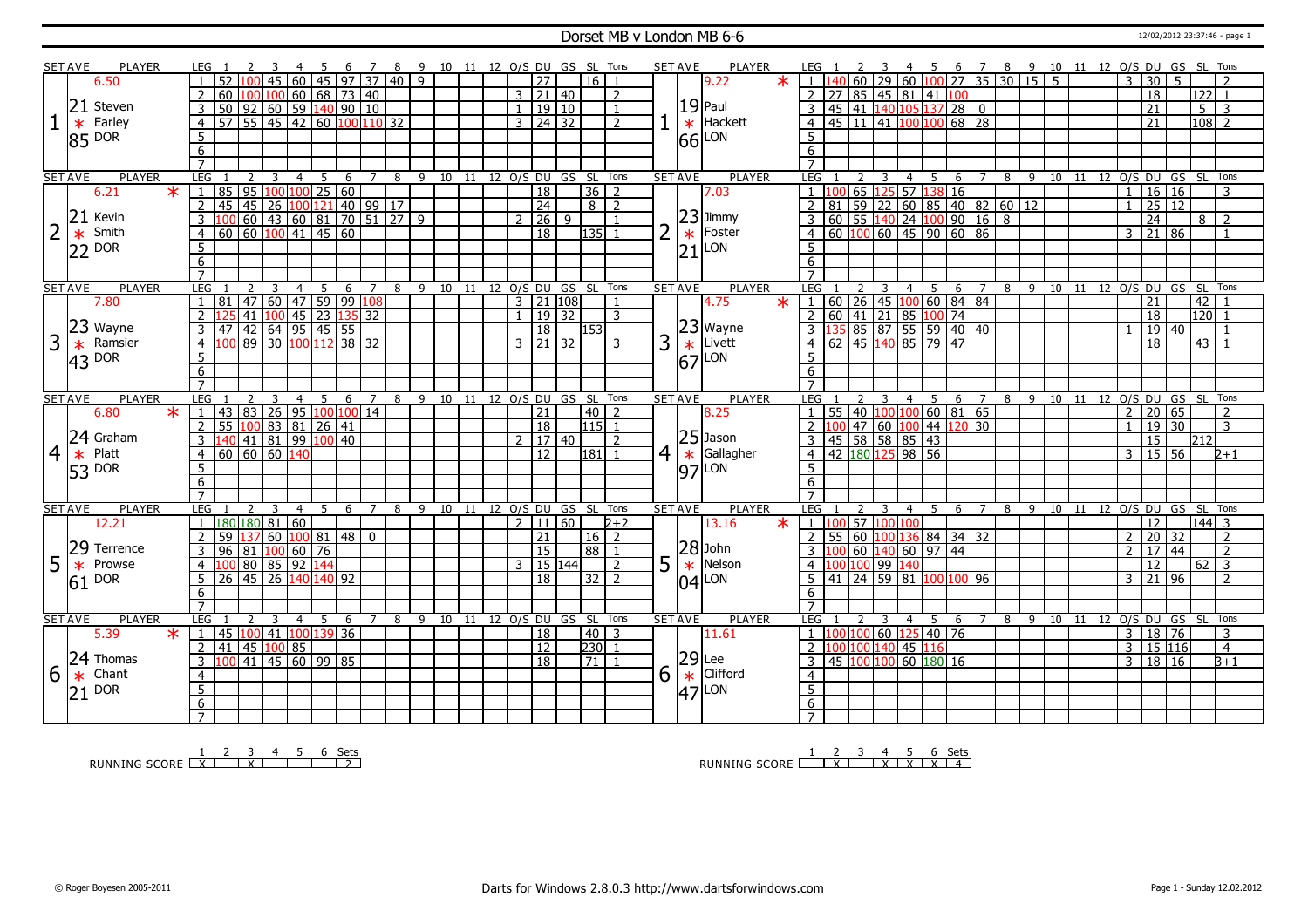#### Dorset MB v London MB 6-6 12/02/2012 23:37:46 - page 2

|    | SET AVE        | <b>PLAYER</b>                   |                         |                 |                                              |                          |                |     | -6  | <sup>7</sup>                                | 8 | - 9 |    |    |                | 10 11 12 O/S DU GS SL Tons                      |    |                 |                | <b>SET AVE</b> |                | <b>PLAYER</b>                                    | LEG                 |                 |                                          |                         |                                   |              | 6                           | 7                            |                                              |                                      | 8 9 10 11 12 0/S DU GS SL Tons |    |  |                |                            |             |                |                            |
|----|----------------|---------------------------------|-------------------------|-----------------|----------------------------------------------|--------------------------|----------------|-----|-----|---------------------------------------------|---|-----|----|----|----------------|-------------------------------------------------|----|-----------------|----------------|----------------|----------------|--------------------------------------------------|---------------------|-----------------|------------------------------------------|-------------------------|-----------------------------------|--------------|-----------------------------|------------------------------|----------------------------------------------|--------------------------------------|--------------------------------|----|--|----------------|----------------------------|-------------|----------------|----------------------------|
|    |                | 7.72                            |                         |                 |                                              |                          |                |     |     | 30 41 45 98 16 16                           |   |     |    |    |                | 3   27   16                                     |    |                 |                |                |                | $\ast$<br>8.81                                   |                     | 41              | 41                                       | 45                      |                                   |              |                             | $.00$ 83 95 20               |                                              | 440                                  |                                |    |  |                | 27                         |             | 32             |                            |
|    |                |                                 | $\overline{2}$          | 60              | 22                                           |                          |                |     |     | 41 125 81 122 40 10                         |   |     |    |    |                | $2 \mid 23 \mid 10$                             |    |                 | $\overline{2}$ |                |                |                                                  | $\overline{2}$      | 211             | 40                                       | 41                      |                                   | $\boxed{40}$ |                             | $140 \ 40$                   |                                              |                                      |                                |    |  |                | 21                         |             | 70             | $\overline{2}$             |
|    | 22             | Bryan                           | $\overline{3}$          | 100             | 100                                          | $26$ 92 60 87            |                |     |     |                                             |   |     |    |    |                | $\overline{18}$                                 |    | $36 \mid 2$     |                |                |                | $21$ Ricky                                       | 3                   | 11              |                                          |                         |                                   |              | 95   180   121   86   0     | $\overline{8}$               |                                              |                                      |                                |    |  |                | 19                         | 8           |                | $2 + 1$                    |
| 7  | $\ast$         | Pearson                         | $\overline{4}$          | 43              | 30 100 100 45 99 84                          |                          |                |     |     |                                             |   |     |    |    |                | $3 \mid 21 \mid 84$                             |    |                 | $\mathcal{L}$  |                | $\ast$         | Mitchell                                         | $\overline{4}$      |                 |                                          |                         |                                   |              | 41 36 100 100 55 83         |                              |                                              |                                      |                                |    |  |                | $\overline{18}$            |             | $86$   2       |                            |
|    |                |                                 |                         |                 |                                              |                          |                |     |     |                                             |   |     |    |    |                |                                                 |    |                 |                |                |                |                                                  |                     |                 |                                          |                         |                                   |              |                             |                              |                                              |                                      |                                |    |  |                |                            |             |                |                            |
|    | 11             | DOR                             | 5                       |                 |                                              |                          |                |     |     |                                             |   |     |    |    |                |                                                 |    |                 |                |                | 36l            | LON                                              | 5                   |                 |                                          |                         |                                   |              |                             |                              |                                              |                                      |                                |    |  |                |                            |             |                |                            |
|    |                |                                 | 6                       |                 |                                              |                          |                |     |     |                                             |   |     |    |    |                |                                                 |    |                 |                |                |                |                                                  | 6                   |                 |                                          |                         |                                   |              |                             |                              |                                              |                                      |                                |    |  |                |                            |             |                |                            |
|    |                |                                 | $\overline{7}$          |                 |                                              |                          |                |     |     |                                             |   |     |    |    |                |                                                 |    |                 |                |                |                |                                                  |                     |                 |                                          |                         |                                   |              |                             |                              |                                              |                                      |                                |    |  |                |                            |             |                |                            |
|    | <b>SET AVE</b> | <b>PLAYER</b><br>3.38<br>$\ast$ | LEG                     | 60              | 43 41 85 30 60 46 87 29                      | 3                        | $\overline{4}$ | 5   |     | $6 \quad 7 \quad 8$                         |   |     |    |    |                | 9 10 11 12 O/S DU GS SL Tons<br>$\overline{27}$ |    |                 |                |                | <b>SET AVE</b> | <b>PLAYER</b><br>5.80                            | LEG                 | $\overline{93}$ | $\overline{41}$                          |                         | $\overline{4}$<br>40 <sup>1</sup> | - 5          | 6                           | $\overline{7}$<br>85 42 64 0 | 8                                            | $\overline{9}$<br>$11 \overline{25}$ |                                |    |  |                | 27                         | 25          |                | 10 11 12 O/S DU GS SL Tons |
|    |                |                                 |                         |                 |                                              |                          |                |     |     |                                             |   |     |    |    |                |                                                 |    | $\overline{20}$ |                |                |                |                                                  |                     |                 |                                          |                         |                                   |              |                             |                              |                                              |                                      |                                |    |  | 3              |                            |             |                |                            |
|    |                |                                 | $\overline{2}$          | 30 <sup>°</sup> | $60$ 65 60 38 85 24 59                       |                          |                |     |     |                                             |   |     |    |    |                | $\overline{24}$                                 |    | 80              |                |                | 21             |                                                  |                     | 45              |                                          | 85 100                  |                                   |              |                             |                              | $60 \mid 44 \mid 47 \mid 48 \mid 32 \mid 40$ |                                      |                                |    |  | 3              | 27                         | $\sqrt{40}$ |                | $\mathbf{1}$               |
|    |                | $19$ Carl                       | $\overline{\mathbf{3}}$ |                 | 78 85 60 100 138 20 20<br>17 100 60 45 43 60 |                          |                |     |     |                                             |   |     |    |    | $\overline{2}$ | $\sqrt{20}$ 20                                  |    |                 | $\overline{2}$ |                |                | Jason                                            | 3                   |                 |                                          |                         |                                   |              | 83 60 81 80 100 81          |                              |                                              |                                      |                                |    |  |                | 18                         |             | $16$ 1         |                            |
| 8  | $\ast$         | Beattie                         | $\overline{4}$          |                 |                                              |                          |                |     |     |                                             |   |     |    |    |                | $\overline{18}$                                 |    | 176             | $\overline{1}$ | 8              | $\ast$         | Wiles                                            | $\overline{4}$      |                 |                                          |                         |                                   |              |                             |                              |                                              |                                      |                                |    |  | $\overline{1}$ | $19$   20                  |             |                | $\overline{\phantom{a}}$   |
|    | 42             | <b>DOR</b>                      | $\overline{5}$          |                 |                                              |                          |                |     |     |                                             |   |     |    |    |                |                                                 |    |                 |                |                | 85             | LON                                              | -5                  |                 |                                          |                         |                                   |              |                             |                              |                                              |                                      |                                |    |  |                |                            |             |                |                            |
|    |                |                                 | 6                       |                 |                                              |                          |                |     |     |                                             |   |     |    |    |                |                                                 |    |                 |                |                |                |                                                  | 6                   |                 |                                          |                         |                                   |              |                             |                              |                                              |                                      |                                |    |  |                |                            |             |                |                            |
|    |                |                                 | $\overline{7}$          |                 |                                              |                          |                |     |     |                                             |   |     |    |    |                |                                                 |    |                 |                |                |                |                                                  | $\overline{7}$      |                 |                                          |                         |                                   |              |                             |                              |                                              |                                      |                                |    |  |                |                            |             |                |                            |
|    | <b>SET AVE</b> | <b>PLAYER</b>                   | LEG                     |                 |                                              |                          | $\overline{4}$ | -5  | - 6 | 7                                           | 8 | 9   |    |    |                | 10 11 12 O/S DU GS SL Tons                      |    |                 |                |                | <b>SET AVE</b> | <b>PLAYER</b>                                    | LEG                 |                 |                                          |                         | 4                                 | - 5          | -6                          | 7                            |                                              |                                      | 8 9 10 11 12 O/S DU GS SL Tons |    |  |                |                            |             |                |                            |
|    |                | 4.80                            | $\overline{1}$          | 41              | $60$   21   180   43   96                    |                          |                |     |     |                                             |   |     |    |    |                | 18                                              |    | $60 1+1$        |                |                |                | 9.17<br>$\ast$                                   | l 1.                |                 |                                          |                         |                                   |              |                             | 45 83 100 85 56 100 32       |                                              |                                      |                                |    |  | $\overline{1}$ | 19 32                      |             |                | $\overline{2}$             |
|    |                |                                 | <sup>2</sup>            | 42              | 59 60 60 81 95 88 16                         |                          |                |     |     |                                             |   |     |    |    |                | 22 16                                           |    |                 |                |                |                |                                                  | $\overline{2}$      | $\overline{26}$ |                                          |                         |                                   |              |                             | 59 100 45 137 44 65          |                                              |                                      |                                |    |  |                | $\overline{21}$            |             | 25             | $\overline{2}$             |
|    | 22             | Christopher                     | 3                       | 60              | 100 83 68 26 40                              |                          |                |     |     |                                             |   |     |    |    |                | 18                                              |    | $124$ 1         |                |                |                | $\begin{array}{c} 23 \\ \times \end{array}$ Hill |                     |                 |                                          |                         |                                   |              |                             | 40 140 97 58 26 20 20        |                                              |                                      |                                |    |  | 3              | $\overline{21}$            | 20          |                | $\overline{2}$             |
| 9  | $\ast$         | Martin                          | $\overline{4}$          | 58              | 83 100 100 81 79                             |                          |                |     |     |                                             |   |     |    |    | 3              | 18 79                                           |    |                 | $\overline{z}$ | 9              |                |                                                  | 4                   |                 |                                          |                         | 81 100 60 44 56                   |              |                             |                              |                                              |                                      |                                |    |  |                | 15                         |             | 160            |                            |
|    |                | $24$ $\overline{P}$ OR          | 5                       | 43              | 41                                           | $30$ $30$ $28$ $85$ $80$ |                |     |     |                                             |   |     |    |    |                | 21                                              |    | 164             |                |                |                | $ 20 $ LON                                       |                     |                 |                                          |                         |                                   |              |                             |                              | 43 59 44 26 99 58 72                         |                                      |                                |    |  | 3              | $\overline{24}$            | 72          |                |                            |
|    |                |                                 | 6                       |                 |                                              |                          |                |     |     |                                             |   |     |    |    |                |                                                 |    |                 |                |                |                |                                                  | 6                   |                 |                                          |                         |                                   |              |                             |                              |                                              |                                      |                                |    |  |                |                            |             |                |                            |
|    |                |                                 | $\overline{7}$          |                 |                                              |                          |                |     |     |                                             |   |     |    |    |                |                                                 |    |                 |                |                |                |                                                  | $\overline{7}$      |                 |                                          |                         |                                   |              |                             |                              |                                              |                                      |                                |    |  |                |                            |             |                |                            |
|    | <b>SET AVE</b> | <b>PLAYER</b>                   | LEG                     |                 |                                              |                          |                | 5   | 6   | 7                                           | 8 | 9   | 10 | 11 |                | 12 O/S DU GS SL Tons                            |    |                 |                |                | <b>SET AVE</b> | <b>PLAYER</b>                                    | LEG                 |                 |                                          |                         | 4                                 | 5            | 6                           |                              | 8                                            | -9                                   | 10                             | 11 |  |                |                            |             |                | 12 O/S DU GS SL Tons       |
|    |                | 7.55<br>$\ast$                  | $\overline{1}$          | 22              | 41                                           | 60 140 45 100 93         |                |     |     |                                             |   |     |    |    | $\overline{2}$ | $\sqrt{20}$ 93                                  |    |                 | $\overline{2}$ |                |                | 5.14                                             | $\overline{1}$      |                 |                                          |                         |                                   |              | 53 60 43 75 81 44           |                              |                                              |                                      |                                |    |  |                | 18                         |             | 145            |                            |
|    |                |                                 | $\overline{2}$          | 60              |                                              |                          |                |     |     | 140   24   60   55   32   40   42   32   16 |   |     |    |    | $\mathbf{1}$   | 28 16                                           |    |                 | $\mathbf{1}$   |                |                |                                                  | $\overline{2}$      | 81              | $\begin{array}{c} \hline 31 \end{array}$ |                         |                                   |              |                             |                              | 8   60   43   140   60   58   13   0         |                                      |                                |    |  |                | 30                         |             | $\overline{7}$ |                            |
|    | 22             | Trevor                          | $\mathcal{E}$           |                 | 55 100 22 81 81 41                           |                          |                |     |     |                                             |   |     |    |    |                | 18                                              |    | l121   1        |                |                |                | $19$ Chris                                       | 3                   |                 |                                          |                         |                                   |              | 45 134 140 100 34 48        |                              |                                              |                                      |                                |    |  | $\mathcal{D}$  | 17                         | 48          |                | 3                          |
|    | $10$ $*$       | Chant                           | $\overline{4}$          |                 | 60 45 85 36 140 135                          |                          |                |     |     |                                             |   |     |    |    |                | 3 18 135                                        |    |                 | $\overline{2}$ |                |                | $10$ $\star$ Copeland                            | $\overline{4}$      |                 |                                          |                         |                                   |              | 23   41   32   60   43   40 |                              |                                              |                                      |                                |    |  |                | 18                         |             | 262            |                            |
|    |                | $42$ $\overline{P}$ OR          | $\overline{5}$          |                 |                                              |                          |                |     |     |                                             |   |     |    |    |                |                                                 |    |                 |                |                | 16             | LON                                              | $5\overline{)}$     |                 |                                          |                         |                                   |              |                             |                              |                                              |                                      |                                |    |  |                |                            |             |                |                            |
|    |                |                                 | $\overline{6}$          |                 |                                              |                          |                |     |     |                                             |   |     |    |    |                |                                                 |    |                 |                |                |                |                                                  | $\overline{6}$      |                 |                                          |                         |                                   |              |                             |                              |                                              |                                      |                                |    |  |                |                            |             |                |                            |
|    |                |                                 | $\overline{7}$          |                 |                                              |                          |                |     |     |                                             |   |     |    |    |                |                                                 |    |                 |                |                |                |                                                  | $\overline{7}$      |                 |                                          |                         |                                   |              |                             |                              |                                              |                                      |                                |    |  |                |                            |             |                |                            |
|    | <b>SET AVE</b> | <b>PLAYER</b>                   | LEG                     |                 |                                              |                          | $\overline{4}$ | 5   | -6  | $\overline{7}$                              | 8 |     |    |    |                | 9 10 11 12 O/S DU GS SL Tons                    |    |                 |                |                | <b>SET AVE</b> | <b>PLAYER</b>                                    | LEG                 |                 |                                          | 3                       | $\overline{4}$                    | 5            | 6                           | $\overline{7}$               | 8                                            | -9                                   |                                |    |  |                | 10 11 12 O/S DU GS SL Tons |             |                |                            |
|    |                | 7.67                            | $\overline{1}$          | 28              | 81 81 45 59 85 82 40                         |                          |                |     |     |                                             |   |     |    |    | $\overline{2}$ | 23 40                                           |    |                 |                |                |                | 6.80<br>$\ast$                                   | $\overline{1}$      | 41              |                                          |                         |                                   |              |                             |                              | 26 60 60 100 28 40 37                        |                                      |                                |    |  |                | 24                         |             | 109            |                            |
|    |                |                                 | 2                       | 37              | 81                                           | 43 66 134 40             |                |     |     |                                             |   |     |    |    | $\mathbf{1}$   | 16                                              | 40 |                 | $\overline{2}$ |                |                |                                                  | $\overline{2}$      | 41              |                                          |                         | 34 100 100 11                     |              |                             |                              |                                              |                                      |                                |    |  |                | 15                         |             | $215$ 2        |                            |
|    | 24             | Gordon                          | $\overline{3}$          |                 |                                              | 44 60 60 57 156          |                |     |     |                                             |   |     |    |    |                | $\overline{18}$                                 |    | $24$   2        |                |                |                | 20 Stephen                                       |                     |                 |                                          |                         |                                   |              |                             | 83 140 81 100 38 35 24       |                                              |                                      |                                |    |  |                | 19 24                      |             |                | $\overline{\phantom{a}}$   |
|    |                |                                 |                         |                 |                                              |                          |                |     |     |                                             |   |     |    |    |                |                                                 |    |                 |                |                |                |                                                  | $\overline{3}$      |                 |                                          |                         |                                   |              |                             |                              |                                              |                                      |                                |    |  |                |                            |             | 46             |                            |
|    |                | Fitzpatrick                     | $\overline{4}$          | 58              | 40                                           |                          |                |     |     | 100 140 39 23 85 16                         |   |     |    |    | $\overline{2}$ | 23   16                                         |    |                 | $\overline{z}$ |                |                | McHale                                           | 4                   |                 |                                          |                         |                                   |              | 41 55 60 60 60 39           | 140                          |                                              |                                      |                                |    |  |                | 21                         |             |                |                            |
| 11 | $\ast$         |                                 | 5                       |                 |                                              |                          |                |     |     |                                             |   |     |    |    |                |                                                 |    |                 |                |                | $\ast$         |                                                  | 5                   |                 |                                          |                         |                                   |              |                             |                              |                                              |                                      |                                |    |  |                |                            |             |                |                            |
|    |                | $75$ $100R$                     |                         |                 |                                              |                          |                |     |     |                                             |   |     |    |    |                |                                                 |    |                 |                |                |                | 68 LON                                           |                     |                 |                                          |                         |                                   |              |                             |                              |                                              |                                      |                                |    |  |                |                            |             |                |                            |
|    |                |                                 | 6<br>$\overline{7}$     |                 |                                              |                          |                |     |     |                                             |   |     |    |    |                |                                                 |    |                 |                |                |                |                                                  | 6<br>$\overline{7}$ |                 |                                          |                         |                                   |              |                             |                              |                                              |                                      |                                |    |  |                |                            |             |                |                            |
|    | <b>SET AVE</b> | <b>PLAYER</b>                   | LEG                     | $\overline{1}$  | 2                                            | $\overline{3}$           |                |     | 6   | $\overline{7}$                              | 8 |     |    |    |                |                                                 |    |                 |                |                | <b>SET AVE</b> | <b>PLAYER</b>                                    | LEG <sub>1</sub>    |                 | $\mathcal{L}$                            | $\overline{\mathbf{3}}$ |                                   | 4 5          | - 6                         |                              | 7 8                                          |                                      | 9 10 11 12 O/S DU GS SL Tons   |    |  |                |                            |             |                |                            |
|    |                | 7.15<br>$\ast$                  | $\mathbf{1}$            | 135             |                                              |                          |                | 4 5 |     |                                             |   |     |    |    |                | 9 10 11 12 O/S DU GS SL Tons                    |    |                 | $B+1$          |                |                | 1.00                                             | $\vert$ 1           |                 |                                          |                         |                                   |              |                             |                              |                                              |                                      |                                |    |  |                | 12                         |             | 215            |                            |
|    |                |                                 | 2                       | 81              | 180 100 34 52<br>100                         |                          |                |     |     |                                             |   |     |    |    |                | $2 \mid 14 \mid 52$                             |    |                 | 2              |                |                |                                                  |                     | 60              |                                          |                         | 60 81 85 60                       |              |                             |                              |                                              |                                      |                                |    |  |                |                            |             |                |                            |
|    |                |                                 | 3                       | 60              |                                              |                          |                |     |     |                                             |   |     |    |    |                | $3 \mid 24 \mid 68$<br>$2 \mid 26 \mid 20$      |    |                 | $\overline{1}$ |                |                |                                                  | $\overline{3}$      |                 |                                          |                         |                                   |              |                             |                              | 26   41   85   100   59   44   61            |                                      |                                |    |  |                | 24<br>$\overline{24}$      |             | 25<br>20       |                            |
|    |                |                                 |                         |                 | $100$ 60 81 24 60 96 0 20                    |                          |                |     |     |                                             |   |     |    |    |                |                                                 |    |                 |                |                |                | $ 20 $ Steve<br>Woodside                         |                     |                 |                                          |                         |                                   |              |                             |                              | 60 95 60 60 81 40 53 32                      |                                      |                                |    |  |                |                            |             |                |                            |
| 12 |                | $\frac{23}{10}$ Timothy         | $\overline{4}$          |                 |                                              |                          |                |     |     |                                             |   |     |    |    |                |                                                 |    |                 |                |                | $\ast$         |                                                  | $\overline{4}$      |                 |                                          |                         |                                   |              |                             |                              |                                              |                                      |                                |    |  |                |                            |             |                |                            |
|    |                | $48$ $ ^{DOR}$                  | $\overline{5}$          |                 |                                              |                          |                |     |     |                                             |   |     |    |    |                |                                                 |    |                 |                |                | 72             | LON                                              | $\overline{5}$      |                 |                                          |                         |                                   |              |                             |                              |                                              |                                      |                                |    |  |                |                            |             |                |                            |
|    |                |                                 | 6<br>$\overline{7}$     |                 |                                              |                          |                |     |     |                                             |   |     |    |    |                |                                                 |    |                 |                |                |                |                                                  | 6<br>$7^{\circ}$    |                 |                                          |                         |                                   |              |                             |                              |                                              |                                      |                                |    |  |                |                            |             |                |                            |

<u>7 8 9 10 11 12 Sets</u><br>RUNNING SCORE <u>| X | I | X | X | X | 6</u>

OP: Dorset MB - Gordon Fitzpatrick 24.75 \*

RUNNING SCORE 7 8 X 9 X 10 11 12 Sets 6

OP: London MB - Lee Clifford 29.47 \*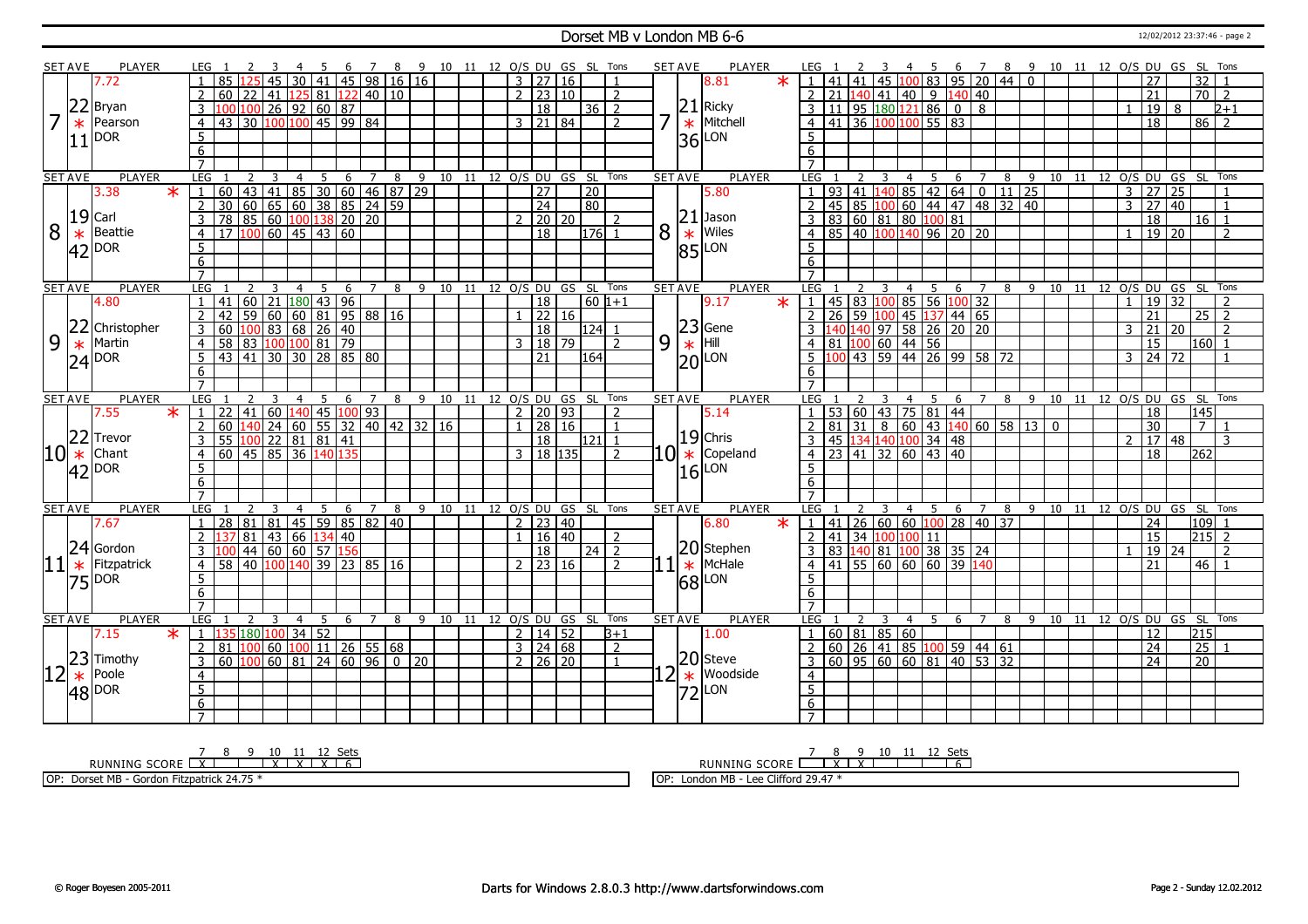## Dorset MB

# London MB

| <b>PLAYER</b>          |  | W/L WON LOST | AVE   | TAVE               | IPOINTS IDARTS ITON ITON+1180 ITONS IPLAYER |     |    |   |         |                      |    | W/L WON LOST | AVE         | <b>TAVE</b> | POINTS DARTS TON TON+180 TONS |                 |    |    |              |          |
|------------------------|--|--------------|-------|--------------------|---------------------------------------------|-----|----|---|---------|----------------------|----|--------------|-------------|-------------|-------------------------------|-----------------|----|----|--------------|----------|
| <b>Steven Earley</b>   |  |              | 21.85 | 6.50               | 1988                                        | 91  |    |   |         | 6+0   Paul Hackett   |    |              | 19.66       | 9.22        | 1769                          | 90              | b  |    | $\mathbf 0$  | $8 + 0$  |
| Kevin Smith            |  |              | 21.22 | 6.21               | 1825                                        | 86  |    |   |         | 6+0 Jimmy Foster     |    |              | 23.21       | .03         | 1996                          | 86              |    |    | 0            | $6+0$    |
| Wayne Ramsier          |  |              | 23.43 | $^{\prime}.80$ $ $ | 1851                                        | 79  |    |   |         | 7+0 Wayne Livett     |    |              | 23.67       | 4.75        | 1799                          | $\overline{76}$ |    |    | 0            | $4 + 0$  |
| Graham Platt           |  |              | 24.53 | 6.80               | 1668                                        | 68  |    |   |         | 6+0 Jason Gallagher  |    |              | 25.97       | 8.25        | 1792                          | 69              | 6  |    |              | $7 + 1$  |
| <b>Terrence Prowse</b> |  |              | 29.61 |                    | 2369                                        | 80  |    |   |         | 9+2 John Nelson      |    |              | 28.04 13.16 |             | 2299                          | 82              | 10 |    | 0            | $12+0$   |
| Thomas Chant           |  |              | 24.21 | 5.39               | 1162                                        | 48  |    |   |         | 5+0   Lee Clifford   |    |              | 29.47 11.61 |             | 1503                          | 51              | 8  |    |              | $10 + 1$ |
| Bryan Pearson          |  |              | 22.1  |                    | 1968                                        | 89  |    |   |         | 7+0   Ricky Mitchell |    |              | 21.36       | 8.81        | 1816                          | 85              |    |    |              | $7 + 1$  |
| Carl Beattie           |  |              | 19.42 | 3.38               | 1728                                        | 89  |    |   |         | 3+0 Jason Wiles      |    |              | 21.85       | 5.80        | 1988                          | 91              |    |    | 0            | $5 + 0$  |
| Christopher Martin     |  |              | 22.24 | 4.80               | 2157                                        | 97  |    |   |         | $4+1$ Gene Hill      |    |              | 23.20       | 9.17        | 2320                          | 100             | 6  |    | $\mathbf{0}$ | $8 + 0$  |
| <b>Trevor Chant</b>    |  |              | 22.42 | .55                | 1883                                        | 84  |    |   |         | 6+0 Chris Copeland   |    |              | 19.16       | 5.14        | 1590                          | 83              |    |    | $\mathbf{0}$ | $4 + 0$  |
| Gordon Fitzpatrick     |  |              | 24.75 | .67                | 1980                                        | 80  |    |   |         | 6+0 Stephen McHale   |    |              | 20.68       | 6.80        | 1634                          | 79              |    |    | $\mathbf{0}$ | $6 + 0$  |
| Timothy Poole          |  |              | 23.48 | 7.15               | 1503                                        | 64  |    |   | $6 + 1$ | Steve Woodside       |    |              | 20.72       | .00.        | 1243                          | 60              |    |    | 0            | $1 + 0$  |
| <b>TOTALS</b>          |  | 23           | 23.12 |                    | 22082                                       | 955 | 56 | 4 |         | $ 71+4 $ TOTALS      | 23 | 25           | 22.85       |             | 21749                         | 952             | 58 | 17 |              | $78 + 3$ |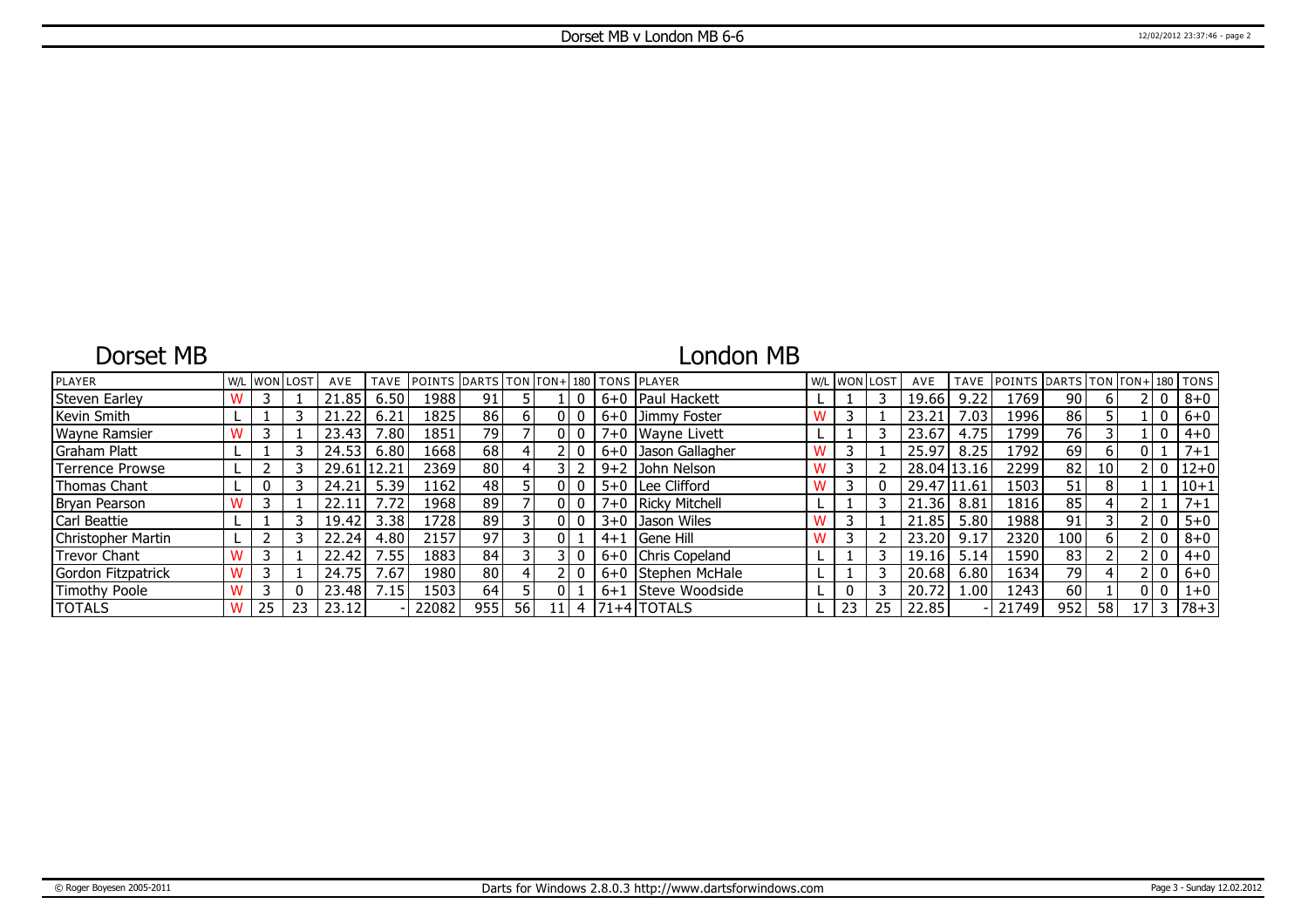### Dorset WB v London WB 4-2 12/02/2012 23:37:26 - page 1

|                | <b>SET AVE</b> | <b>PLAYER</b>           |         | LEG              |                                  |                |                 |                    |                |                | 7              |                                                                                   | 8 9 10 11 12 O/S DU GS SL Tons |                         |                |                |                |                     |                              |                |   | <b>SET AVE</b> | PLAYER              |         | LEG 1                                            |                 |                            |                 |                |      |                                                      | - 6                                             |                |         |     | 7 8 9 10 11 12 O/S DU GS SL Tons                                                                                                                                                                                                     |                |            |      |                |                     |                 |                    |                          |
|----------------|----------------|-------------------------|---------|------------------|----------------------------------|----------------|-----------------|--------------------|----------------|----------------|----------------|-----------------------------------------------------------------------------------|--------------------------------|-------------------------|----------------|----------------|----------------|---------------------|------------------------------|----------------|---|----------------|---------------------|---------|--------------------------------------------------|-----------------|----------------------------|-----------------|----------------|------|------------------------------------------------------|-------------------------------------------------|----------------|---------|-----|--------------------------------------------------------------------------------------------------------------------------------------------------------------------------------------------------------------------------------------|----------------|------------|------|----------------|---------------------|-----------------|--------------------|--------------------------|
|                |                | 5.01                    |         |                  |                                  |                | 41              | 52                 |                | 98 140 24      |                |                                                                                   |                                |                         |                |                |                | 21                  | $18$   2                     |                |   |                | 7.55                | $\star$ | $1 \overline{}30 \overline{140}$                 |                 |                            | 45              |                |      |                                                      | 818374048                                       |                |         |     |                                                                                                                                                                                                                                      |                |            |      | $\mathcal{P}$  | $\overline{23}$     | $ 48\rangle$    |                    |                          |
|                |                |                         |         | $\mathcal{P}$    | 85<br>19                         |                | 30              | 60                 |                |                |                | 66 45 41 55 60 40                                                                 |                                |                         |                |                |                | $3 \mid 30 \mid 40$ |                              |                |   |                |                     |         | $\mathcal{L}$                                    | 81              | 41                         |                 |                |      |                                                      | 35 45 40 22 33 140 48                           |                |         |     |                                                                                                                                                                                                                                      |                |            |      |                | $\overline{27}$     |                 | $\overline{16}$    |                          |
|                |                | 17 Lorraine             |         |                  | $\overline{26}$                  |                | 81              | $\overline{26}$    |                |                |                | 140 21 60 84 20                                                                   |                                |                         |                |                |                | $25 \overline{)20}$ |                              |                |   |                | $ 19 $ Ged          |         |                                                  |                 | $22$ 37 1                  | 40 <sup>1</sup> |                |      |                                                      | 36 81 30 60 57 19                               |                |         |     |                                                                                                                                                                                                                                      |                |            |      |                | $\overline{27}$     |                 | 19                 |                          |
|                |                |                         |         | 3                | 43                               |                |                 |                    |                |                |                |                                                                                   |                                |                         |                |                |                |                     |                              |                |   |                |                     |         |                                                  |                 |                            |                 |                |      |                                                      |                                                 |                |         |     |                                                                                                                                                                                                                                      |                |            |      |                |                     |                 |                    |                          |
|                | $\ast$         | Woodrow                 |         | $\overline{4}$   | 43 60 27                         |                |                 |                    |                |                |                | 7   83   28   100   41                                                            |                                |                         |                |                |                | 24                  | 112                          | $\overline{1}$ |   | $\ast$         | Carney              |         |                                                  |                 |                            |                 |                |      |                                                      | $4   60   66   45   85   22   50   135   38$    |                |         |     |                                                                                                                                                                                                                                      |                |            |      | 2              | 23 38               |                 |                    | $\overline{1}$           |
|                |                | 78 DOR                  |         | 5                | 20 81 41 30 26 13 60 60          |                |                 |                    |                |                |                |                                                                                   |                                |                         |                |                |                | 24                  | 170                          |                |   |                | $ 76 $ LON          |         |                                                  |                 | $5 \mid 22 \mid 60 \mid 9$ |                 |                |      |                                                      | 100 100 76 26 80 28                             |                |         |     |                                                                                                                                                                                                                                      |                |            |      |                | $25 \mid 28$        |                 |                    | $\overline{\phantom{0}}$ |
|                |                |                         |         | 6                |                                  |                |                 |                    |                |                |                |                                                                                   |                                |                         |                |                |                |                     |                              |                |   |                |                     |         | 6                                                |                 |                            |                 |                |      |                                                      |                                                 |                |         |     |                                                                                                                                                                                                                                      |                |            |      |                |                     |                 |                    |                          |
|                |                |                         |         | $\overline{7}$   |                                  |                |                 |                    |                |                |                |                                                                                   |                                |                         |                |                |                |                     |                              |                |   |                |                     |         |                                                  |                 |                            |                 |                |      |                                                      |                                                 |                |         |     |                                                                                                                                                                                                                                      |                |            |      |                |                     |                 |                    |                          |
|                | <b>SET AVE</b> | <b>PLAYER</b>           |         | LEG              |                                  |                | 3               | $\overline{4}$     |                |                |                | 5 6 7 8                                                                           |                                |                         |                |                |                |                     | 9 10 11 12 0/S DU GS SL Tons |                |   | <b>SET AVE</b> | <b>PLAYER</b>       |         | LEG                                              |                 |                            |                 | $\overline{4}$ |      | 5                                                    | 6 7                                             |                |         |     | 8 9 10 11 12 O/S DU GS SL Tons                                                                                                                                                                                                       |                |            |      |                |                     |                 |                    |                          |
|                |                | 5.40                    | $\star$ |                  |                                  | 45 60          |                 | $\vert$ 11 $\vert$ |                |                |                | 7  100  47  91                                                                    |                                |                         |                |                |                | 3   24   91         |                              | $\mathcal{P}$  |   |                | 6.82                |         | $\overline{1}$                                   | $\overline{81}$ |                            | 30 121          |                |      |                                                      | $31 \ 26 \ 26 \ 30$                             |                |         |     |                                                                                                                                                                                                                                      |                |            |      |                | 21                  |                 | $\overline{156}$   |                          |
|                |                |                         |         | $\overline{2}$   |                                  |                |                 |                    |                |                |                | 185 81 32 60 100 52 36<br>41 100 100 30 45 77 43<br>45 41 26 54 26 26 45 41 99 58 |                                |                         |                |                |                | $2 \mid 23 \mid 36$ |                              | $\overline{1}$ |   |                |                     |         | $\overline{2}$                                   | 26              | $15\overline{\smash{7}}$   |                 |                |      |                                                      | 43 100 52 100 45                                |                |         |     |                                                                                                                                                                                                                                      |                |            |      |                | $\overline{24}$     |                 | $\overline{113}$ 2 |                          |
|                |                | 19 Valerie              |         | $\overline{3}$   | 55                               |                |                 |                    |                |                |                |                                                                                   |                                |                         |                |                |                | $\overline{24}$     | $10$   2                     |                |   |                | $16$ Tina           |         |                                                  |                 |                            |                 |                |      |                                                      | $3 \overline{)24}1403639852531121$              |                |         |     |                                                                                                                                                                                                                                      |                |            |      | $\overline{3}$ | 24 121              |                 |                    | $\mathcal{L}$            |
|                | $\ast$         | Griffiths               |         | $\overline{4}$   | 40                               |                |                 |                    |                |                |                |                                                                                   |                                |                         |                |                |                | $3 \mid 33 \mid 58$ |                              |                |   | $\ast$         | Hamilton            |         |                                                  |                 |                            |                 |                |      | $4 \mid 41 \mid 22 \mid 68 \mid 40 \mid 37 \mid 100$ | $\overline{95}$                                 |                | $28$ 38 |     | $\overline{7}$                                                                                                                                                                                                                       | $\Omega$       |            |      |                | 33                  |                 | 25                 |                          |
|                |                | $17$ DOR                |         | $\overline{5}$   |                                  |                |                 |                    |                |                |                |                                                                                   |                                |                         |                |                |                |                     |                              |                |   | 76             | LON                 |         | $5^{\circ}$                                      |                 |                            |                 |                |      |                                                      |                                                 |                |         |     |                                                                                                                                                                                                                                      |                |            |      |                |                     |                 |                    |                          |
|                |                |                         |         | 6                |                                  |                |                 |                    |                |                |                |                                                                                   |                                |                         |                |                |                |                     |                              |                |   |                |                     |         | 6                                                |                 |                            |                 |                |      |                                                      |                                                 |                |         |     |                                                                                                                                                                                                                                      |                |            |      |                |                     |                 |                    |                          |
|                |                |                         |         | $\overline{7}$   |                                  |                |                 |                    |                |                |                |                                                                                   |                                |                         |                |                |                |                     |                              |                |   |                |                     |         | $\overline{z}$                                   |                 |                            |                 |                |      |                                                      |                                                 |                |         |     |                                                                                                                                                                                                                                      |                |            |      |                |                     |                 |                    |                          |
|                | <b>SET AVE</b> | PLAYER                  |         | LEG <sub>1</sub> | $\overline{2}$                   | $\overline{3}$ |                 | $\overline{4}$     | - 5            | - 6            |                | 7 8 9 10 11 12 O/S DU GS SL Tons                                                  |                                |                         |                |                |                |                     |                              |                |   | <b>SET AVE</b> | <b>PLAYER</b>       |         | LEG 1                                            |                 |                            |                 | $\overline{4}$ | $-5$ |                                                      |                                                 |                |         |     | 6 7 8 9 10 11 12 0/S DU GS SL Tons                                                                                                                                                                                                   |                |            |      |                |                     |                 |                    |                          |
|                |                | 4.34                    |         | $\overline{1}$   | <b>26</b><br>45                  |                | $\overline{85}$ | $\overline{22}$    |                |                |                | 45 41 26 30                                                                       |                                |                         |                |                |                | 24                  | 181                          |                |   |                | 3.40                | $\ast$  | $1   60   26   60   60   85   60   37   77   36$ |                 |                            |                 |                |      |                                                      |                                                 |                |         |     |                                                                                                                                                                                                                                      |                |            |      | $\overline{2}$ | $26 \overline{)36}$ |                 |                    |                          |
|                |                |                         |         | $\overline{2}$   | 85                               |                | $\overline{35}$ |                    |                |                |                | 60 100 60 91 27 18 18                                                             |                                |                         |                |                |                | $3 \ 30 \ 18$       |                              |                |   |                |                     |         | $\overline{2}$                                   |                 |                            |                 |                |      |                                                      | $\vert$ 40 60 60 140 43 41 57 40 10             |                |         |     |                                                                                                                                                                                                                                      |                |            |      |                | $\overline{27}$     |                 | 10 <sup>1</sup>    |                          |
|                |                | $15$ Carol              |         |                  | 11                               |                | 134             | 55                 |                |                |                | $11 \mid 100 \mid 35 \mid 38 \mid 28 \mid 0 \mid 0$                               |                                |                         |                | $\mathbf{0}$   |                | $1 \mid 37 \mid 8$  |                              | $\overline{2}$ |   |                | $ 16 $ Dee          |         |                                                  |                 |                            |                 |                |      |                                                      |                                                 |                |         |     | $145$   36   22   3   43   45   100   100   29   21   0   37                                                                                                                                                                         |                |            |      |                | $\overline{39}$     |                 | 10                 | $\overline{z}$           |
| 3              |                | Llewellyn               |         |                  | 70                               |                |                 |                    |                |                |                | 39 60 100 45 60 87 20 20                                                          |                                |                         |                |                |                | 25   20             |                              |                | 3 |                | Belcher             |         |                                                  |                 |                            |                 |                |      |                                                      | $141$ 60 45 26 58 81 26 43                      |                |         |     |                                                                                                                                                                                                                                      |                |            |      |                | $\overline{24}$     |                 | 121                |                          |
|                | $\ast$         |                         |         | $\overline{4}$   |                                  |                |                 |                    |                |                |                |                                                                                   |                                |                         |                |                |                |                     |                              |                |   | $\ast$         |                     |         | $\overline{4}$                                   |                 |                            |                 |                |      |                                                      |                                                 |                |         |     |                                                                                                                                                                                                                                      |                |            |      |                |                     |                 |                    |                          |
|                |                | $72$ $\overline{)}$ DOR |         | 5                |                                  |                |                 |                    |                |                |                |                                                                                   |                                |                         |                |                |                |                     |                              |                |   | 06             | LON                 |         | .5                                               |                 |                            |                 |                |      |                                                      |                                                 |                |         |     |                                                                                                                                                                                                                                      |                |            |      |                |                     |                 |                    |                          |
|                |                |                         |         | 6                |                                  |                |                 |                    |                |                |                |                                                                                   |                                |                         |                |                |                |                     |                              |                |   |                |                     |         | 6                                                |                 |                            |                 |                |      |                                                      |                                                 |                |         |     |                                                                                                                                                                                                                                      |                |            |      |                |                     |                 |                    |                          |
|                |                |                         |         | $\overline{7}$   |                                  |                |                 |                    |                |                |                |                                                                                   |                                |                         |                |                |                |                     |                              |                |   |                |                     |         | $\overline{7}$                                   |                 |                            |                 |                |      |                                                      |                                                 |                |         |     |                                                                                                                                                                                                                                      |                |            |      |                |                     |                 |                    |                          |
|                |                |                         |         |                  |                                  |                |                 |                    |                |                |                |                                                                                   |                                |                         |                |                |                |                     |                              |                |   |                |                     |         |                                                  |                 |                            |                 |                |      |                                                      |                                                 |                |         |     |                                                                                                                                                                                                                                      |                |            |      |                |                     |                 |                    |                          |
|                | <b>SET AVE</b> | <b>PLAYER</b>           |         | LEG              |                                  |                |                 | 4                  | 5              | 6              | $7^{\circ}$    | 8                                                                                 |                                |                         |                |                |                |                     | 9 10 11 12 O/S DU GS SL Tons |                |   | <b>SET AVE</b> | <b>PLAYER</b>       |         | LEG                                              |                 |                            |                 | 4              |      | 5                                                    | 6                                               | 7              | 8       |     | 9 10 11                                                                                                                                                                                                                              |                |            |      |                | 12 O/S DU GS SL     |                 |                    | Tons                     |
|                |                | 3.40                    | $\ast$  | $\overline{1}$   | 30                               |                | $\overline{81}$ | $\overline{26}$    |                |                |                | <mark>100</mark> 68 20 36 20 20                                                   |                                |                         |                |                |                | 28 20               |                              | $\mathcal{L}$  |   |                | 6.05                |         | $\overline{1}$                                   | $\overline{26}$ | 60 100                     |                 |                |      |                                                      | 35   45   60   30   65   32                     |                |         |     |                                                                                                                                                                                                                                      |                |            |      |                | 27                  |                 | 48                 |                          |
|                |                |                         |         | $\overline{2}$   | 41                               | 45 30          |                 | $\boxed{60}$       |                | 16 81 26       |                |                                                                                   |                                |                         |                |                |                | $\overline{21}$     | 202                          |                |   |                |                     |         | 2 <sub>1</sub>                                   |                 |                            |                 |                |      |                                                      | <u>  40   60   60   100   36   27   58   20</u> |                |         |     |                                                                                                                                                                                                                                      |                |            |      | $\overline{2}$ | 23                  | $ 20\rangle$    |                    | $\mathcal{D}$            |
|                |                | $15$ Julie              |         | 3                | 60<br>41                         |                | $\overline{81}$ | 81                 | 140            |                | 58 22          |                                                                                   |                                |                         |                |                |                | $\overline{21}$     | 18                           |                |   |                | $ 16 $ Susan        |         | 3                                                |                 |                            |                 |                |      |                                                      | 41 92 83 82 42 36                               |                |         |     |                                                                                                                                                                                                                                      |                |            |      | $\overline{2}$ | 20                  | 36              |                    |                          |
| $\overline{4}$ | $\ast$         | Boggust                 |         | $\overline{4}$   | 81<br>41                         |                | 22              | 30                 |                |                |                | 81 45 38 41 28 58 20 0                                                            |                                |                         |                |                |                | 37 16               |                              |                | 4 | $\ast$         | Holt                |         |                                                  |                 |                            |                 |                |      |                                                      |                                                 |                |         |     | $4$   24   27   60   60   85   41   32   60   38   64   6   0                                                                                                                                                                        |                |            |      |                | $\overline{39}$     |                 | $\overline{4}$     |                          |
|                |                |                         |         | 5 <sup>5</sup>   | 181 I<br>85                      |                | 23              | 45                 |                |                |                | 25 52 22 45 57 48 10                                                              |                                |                         |                | $\Omega$       | $\overline{2}$ | 44   4              |                              |                |   |                |                     |         |                                                  |                 |                            |                 |                |      |                                                      |                                                 |                |         |     | 100                                                                                                                                                                                                                                  |                | $0 \mid 5$ |      |                | 42                  |                 | $\overline{2}$     |                          |
|                |                | $ 13 ^{DOR}$            |         | 6                |                                  |                |                 |                    |                |                |                |                                                                                   |                                |                         |                |                |                |                     |                              |                |   |                | $ 23 $ LON          |         | 6                                                |                 |                            |                 |                |      |                                                      |                                                 |                |         |     |                                                                                                                                                                                                                                      |                |            |      |                |                     |                 |                    |                          |
|                |                |                         |         | $\overline{7}$   |                                  |                |                 |                    |                |                |                |                                                                                   |                                |                         |                |                |                |                     |                              |                |   |                |                     |         |                                                  |                 |                            |                 |                |      |                                                      |                                                 |                |         |     |                                                                                                                                                                                                                                      |                |            |      |                |                     |                 |                    |                          |
|                | <b>SET AVE</b> | <b>PLAYER</b>           |         | LEG              |                                  |                |                 | $\overline{4}$     |                | -6             |                | 8                                                                                 |                                | 9 10 11 12 0/S DU GS SL |                |                |                |                     |                              | Tons           |   | <b>SET AVE</b> | <b>PLAYER</b>       |         | LEG                                              |                 |                            |                 |                |      |                                                      | 6                                               | $\overline{7}$ | 8       | - 9 | 10 11 12 0/S DU GS SL Tons                                                                                                                                                                                                           |                |            |      |                |                     |                 |                    |                          |
|                |                | 1.25                    |         |                  | 60<br>26                         |                | 85              | 60                 | 7 <sup>1</sup> |                |                | 45   40   41                                                                      |                                |                         |                |                |                | $\overline{24}$     | 137                          |                |   |                | 1.33                |         | $1 \mid 24$                                      |                 | 41                         | 83              |                |      |                                                      | 33   83   43   60   94   40                     |                |         |     |                                                                                                                                                                                                                                      |                |            |      | 3              | 27 40               |                 |                    |                          |
|                |                |                         |         | $\overline{2}$   | 36<br>45                         |                |                 |                    |                | 83 85 60 66 78 |                |                                                                                   | $9 \mid 30 \mid$               | 5 <sub>1</sub>          | $\overline{0}$ | 0 <sup>1</sup> |                | 2 38 4              |                              |                |   |                |                     |         | 2   60   41                                      |                 |                            |                 |                |      |                                                      |                                                 |                |         |     | $45 \mid 41 \mid 40 \mid 41 \mid 60 \mid 133 \mid 24 \mid 0$                                                                                                                                                                         | $\overline{0}$ | l 0        |      |                | 36                  |                 | 16                 |                          |
|                |                | $ 15 $ Trina            |         | 3                | 45                               |                |                 |                    |                |                |                | 3   85   26   30   95   45   52   41   25   54                                    |                                |                         |                |                |                | $2 \mid 32 \mid 54$ |                              |                |   |                |                     |         | 3                                                |                 |                            |                 |                |      |                                                      |                                                 |                |         |     | 43   36   41   45   66   41   32   39   98   28   24                                                                                                                                                                                 |                |            |      |                | 33                  |                 | 8                  |                          |
|                |                | Perry                   |         | $\overline{4}$   |                                  |                |                 |                    |                |                |                | 45 85 125 60 41 20 30 10                                                          |                                |                         |                |                |                | $2 \mid 26 \mid 10$ |                              | $\mathbf{1}$   |   |                | $15$ Kelly<br>Bobby |         |                                                  |                 |                            |                 |                |      |                                                      | 4 55 22 60 85 26 21 40 36                       |                |         |     |                                                                                                                                                                                                                                      |                |            |      |                | 24                  |                 | 156                |                          |
| 5              | $\ast$         |                         |         | 5                |                                  |                |                 |                    |                |                |                |                                                                                   |                                |                         |                |                |                |                     |                              |                | 5 | $\ast$         |                     |         | $\overline{5}$                                   |                 |                            |                 |                |      |                                                      |                                                 |                |         |     |                                                                                                                                                                                                                                      |                |            |      |                |                     |                 |                    |                          |
|                |                | 56 DOR                  |         | 6                |                                  |                |                 |                    |                |                |                |                                                                                   |                                |                         |                |                |                |                     |                              |                |   |                | $20$ LON            |         | 6                                                |                 |                            |                 |                |      |                                                      |                                                 |                |         |     |                                                                                                                                                                                                                                      |                |            |      |                |                     |                 |                    |                          |
|                |                |                         |         | $\overline{7}$   |                                  |                |                 |                    |                |                |                |                                                                                   |                                |                         |                |                |                |                     |                              |                |   |                |                     |         | $\overline{7}$                                   |                 |                            |                 |                |      |                                                      |                                                 |                |         |     |                                                                                                                                                                                                                                      |                |            |      |                |                     |                 |                    |                          |
|                | <b>SET AVE</b> | <b>PLAYER</b>           |         | LEG              | $\overline{2}$                   |                | 3               | $\overline{4}$     | 5              |                | $\overline{7}$ |                                                                                   |                                |                         |                |                |                |                     |                              |                |   | <b>SET AVE</b> | <b>PLAYER</b>       |         | LEG                                              |                 |                            |                 | $\overline{4}$ | - 5  |                                                      | 6                                               |                |         |     |                                                                                                                                                                                                                                      |                |            |      |                |                     |                 |                    |                          |
|                |                | 3.50                    | $\ast$  | $\mathbf{1}$     | 41                               | 45 125         |                 |                    |                | 6              |                |                                                                                   | 8 9 10 11 12 0/S DU GS SL Tons |                         |                |                |                | 30                  | $\overline{3}$               |                |   |                | 2.17                |         |                                                  |                 |                            |                 |                |      |                                                      |                                                 | 7 8            |         |     | 9 10 11 12 0/S DU GS SL Tons                                                                                                                                                                                                         |                |            |      | $\overline{3}$ | 30   24             |                 |                    |                          |
|                |                |                         |         |                  |                                  |                |                 |                    |                |                |                | 60   60   85   29   36   17   0                                                   |                                |                         |                |                |                |                     |                              |                |   |                |                     |         |                                                  |                 |                            |                 |                |      |                                                      |                                                 |                |         |     | $1   41   45   52   41   55   60   66   117   0   24$                                                                                                                                                                                |                |            |      |                |                     |                 |                    | $\mathbf{1}$             |
|                |                |                         |         | $\overline{2}$   | 26                               |                |                 |                    |                |                |                | 60 45 85 22 43 41 85 54                                                           |                                |                         |                | $\Omega$       |                | $\overline{27}$     | 40<br>10 <sup>2</sup>        |                |   |                |                     |         | 2                                                |                 |                            |                 |                |      |                                                      |                                                 |                |         |     | 45   40   60   26   38   22   85   36   100   49                                                                                                                                                                                     |                |            | l 1. | 2              | $\overline{29}$     | $\overline{49}$ |                    |                          |
|                |                | $ 15 $ Elaine           |         | 3                | 45 60 125 60 100 22 24 10 0 35 0 |                |                 |                    |                |                |                |                                                                                   |                                |                         |                |                |                | $\overline{39}$     |                              |                |   |                | $ 15 $ Jane         |         |                                                  |                 |                            |                 |                |      |                                                      |                                                 |                |         |     | $\overline{3}$   $\overline{30}$   $\overline{41}$   $\overline{95}$   $\overline{95}$   $\overline{30}$   $\overline{55}$   $\overline{59}$   $\overline{48}$   $\overline{16}$   $\overline{24}$   $\overline{0}$   $\overline{0}$ |                |            |      |                | $37$ 8              |                 |                    |                          |
| 6              | $\ast$         | Knight                  |         | $\overline{4}$   |                                  |                |                 |                    |                |                |                |                                                                                   |                                |                         |                |                |                |                     |                              |                | 6 | $\ast$         | Johnson             |         | $\overline{4}$                                   |                 |                            |                 |                |      |                                                      |                                                 |                |         |     |                                                                                                                                                                                                                                      |                |            |      |                |                     |                 |                    |                          |
|                |                | $10$ <sup>DOR</sup>     |         | $\overline{5}$   |                                  |                |                 |                    |                |                |                |                                                                                   |                                |                         |                |                |                |                     |                              |                |   | 66             | LON                 |         | $\overline{5}$                                   |                 |                            |                 |                |      |                                                      |                                                 |                |         |     |                                                                                                                                                                                                                                      |                |            |      |                |                     |                 |                    |                          |
|                |                |                         |         | 6<br>$7^{\circ}$ |                                  |                |                 |                    |                |                |                |                                                                                   |                                |                         |                |                |                |                     |                              |                |   |                |                     |         | $6\overline{6}$<br>$7^{\circ}$                   |                 |                            |                 |                |      |                                                      |                                                 |                |         |     |                                                                                                                                                                                                                                      |                |            |      |                |                     |                 |                    |                          |

RUNNING SCORE <u>| X | X | X | X | X | 4</u><br>RUNNING SCORE <u>| X | X | X | X | X | 4</u>

OP: Dorset WB - Valerie Griffiths 19.17 \*

RUNNING SCORE <u>| 2 3 4 5 6 Sets</u><br>| 2 3 4 5 6 Sets

OP: London WB - Ged Carney 19.76 \*